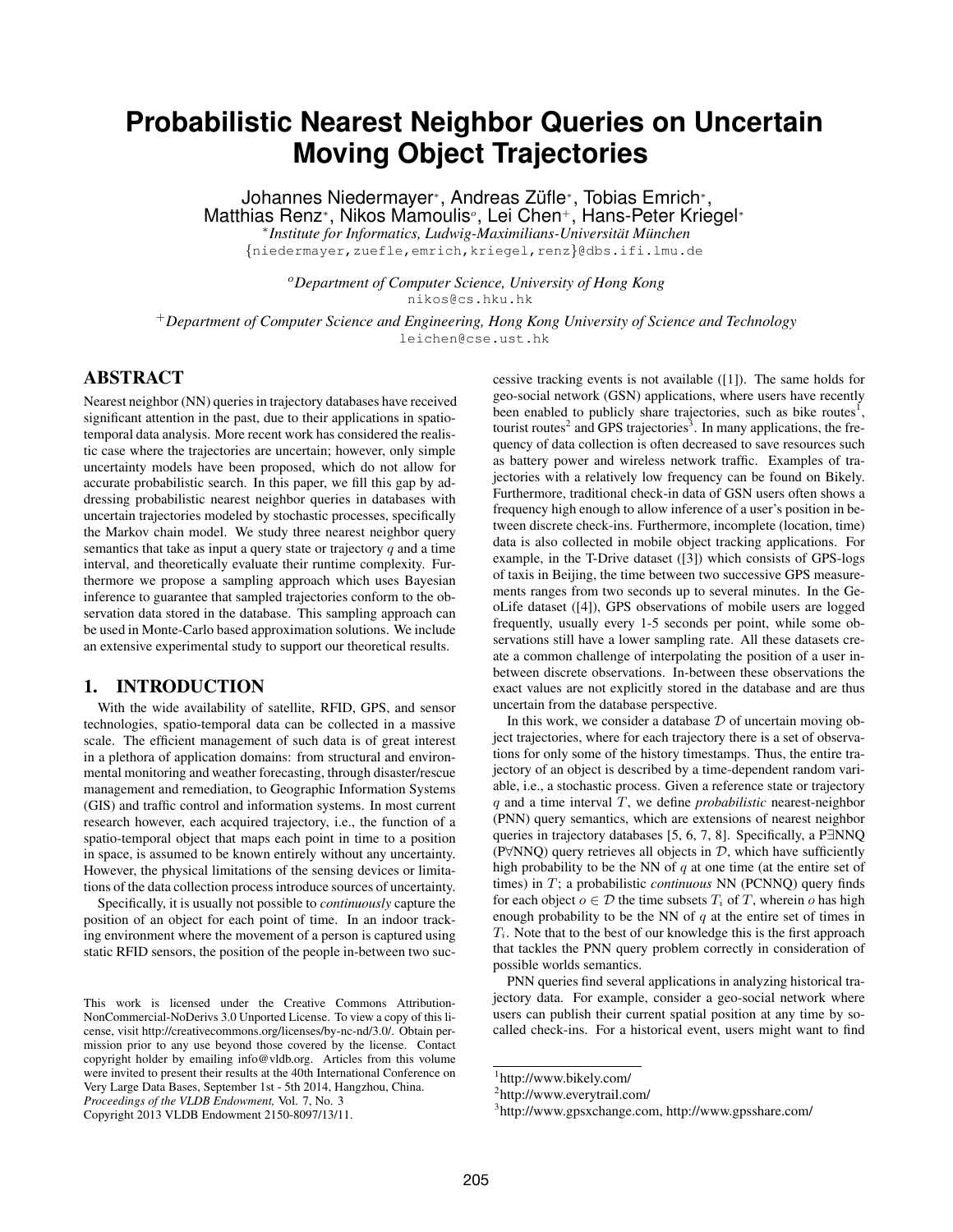their nearest friends during this event, e.g. to share pictures and experiences. As another application example, consider GPS-tracked taxi cars as given in the T-Drive dataset [3] where PNN queries can be used for analysis tasks like the assessment of taxi-client assignment procedures or for search tasks like searching for taxi drivers that might have observed a certain event like a car accident or a criminal activity such as a bank robbery. The taxi drivers that have been closest to the certain event location during the time the event might happened are potential witnesses. Note that this example application is used as our running application throughout this paper.

The main contributions of our work are as follows:

- A thorough theoretical complexity analysis for variants of probabilistic NN query problems.
- A sampling-based approximate solution for all PNN problems which is based on Bayesian inference.
- Thorough experimental evaluation of the proposed concepts on real and synthetic data.

The rest of the paper is structured as follows. Section 2 reviews related work. Section 3 provides a formal problem definiton. A complexity analysis, approximate solutions and pruning techniques of the proposed query semantics are provided in Sections 4-6. An extensive experimental evaluation of the proposed techniques is presented in Section 7. Section 8 briefly discusses general kNN queries. Section 9 concludes this work.

## 2. RELATED WORK

Within the last decade, a considerable amount of research effort has been put into query processing in trajectory databases (e.g. [8, 9, 10, 11, 6]). In these works, the trajectories have been assumed to be certain, by employing linear [8] or more complex [9] types of interpolation to supplement sparse observational data. However, employing linear interpolation between consecutive observations might create impossible patterns of movement, such as cars travelling through lakes or similar impossible-to-cross terrain. Furthermore, treating the data as uncertain and answering probabilistic queries over them offers better insights $4$ .

Uncertain Trajectory Modeling. Several models of uncertainty paired with appropriate query evaluation techniques have been proposed for moving object trajectories (e.g. [12, 13, 14, 15]). Many of these techniques aim at providing conservative bounds for the positions of uncertain objects. This can be achieved by employing geometric objects such as cylinders [13, 14] or beads [16] as trajectory approximations. While such approaches allow to answer queries such as "is it possible for object  $o$  to intersect a query window  $q$ ", they are not able to assign probabilities to these events conforming to possible worlds semantics.

Other approaches use independent probability density functions (pdf) at each point of time to model the uncertain positions of an object [17, 14, 12]. However, as shown in [15], this may produce wrong results (not in accordance with possible world semantics) for queries referring to a time interval because they ignore the temporal dependence between consecutive object positions in time. To capture such dependencies, recent approaches model the uncertain movement of objects based on stochastic processes. In particular, in [18, 15, 1, 19], trajectories are modeled based on Markov chains. This approach permits correct consideration of possible world semantics in the trajectory domain.

Nearest Neighbor Queries in Trajectory Databases. In the context of certain trajectory databases there is not a common definition of nearest neighbor queries, but rather a set of different interpretations. In [5], given a query trajectory (or spatial point)  $q$  and a time interval  $T$ , a NN query returns either the trajectory from the database which is closest to q during T or for each  $t \in T$  the trajectory which is closest to  $q$ . The latter problem has also been addressed in [6]. Similarly, in [20], all trajectories which are nearest neighbors to  $q$  for at least one point of time  $t$  are computed.

Other approaches consider *continuous* nearest neighbor (CNN) semantics, definition of this query varies between publications [7, 21, 8]. CNN have also been addressed for objects with uncertain velocity and direction in [22]; the solutions proposed only find possible results, but not result probabilities. Solutions for road network data were also proposed for the case where the velocities of objects are unknown [23]. Furthermore, [14, 24] extended the problem of continuous kNN queries (on historical search) to an uncertain setting, serving as important preliminary work, however, based on a model which is not capable to return answers according to possible world semantics.

## 3. PROBLEM DEFINITION

A spatio-temporal database  $D$  stores triples  $(o_i, time, location)$ , where  $o_i$  is a unique object identifier, *time*  $\in \mathcal{T}$  is a point in time and *location*  $\in S$  is a position in space. Semantically, each such triple corresponds to an *observation* that object  $o_i$  has been seen at some *location* at some *time*. In  $D$ , an object  $o_i$  can be described by a function  $o_i(t) : \mathcal{T} \to \mathcal{S}$  that maps each point in time to a location in space; this function is called *trajectory*.

In this work, we assume a discrete time domain  $\mathcal{T} = \{0, \ldots, n\}.$ Thus, a trajectory becomes a sequence, i.e., a function on a discrete and ordinal scaled domain. Furthermore, we assume a discrete state space of possible locations (*states*):  $S = \{s_1, ..., s_{|S|}\} \subset \mathbb{R}^d$ , i.e., we use a finite alphabet of possible locations in a d-dimensional space. The way of discretizing space is application-dependent: for example, in traffic applications we may use road crossings, in indoor tracking applications we may use the positions of RFID trackers and rooms, and for free-space movement we may use a simple grid for discretization.

# 3.1 Uncertain Trajectory Model

Let  $D$  be a database containing the trajectories of  $|D|$  uncertain moving objects  $\{o_1, ..., o_{|\mathcal{D}|}\}.$  For each object  $o$  in  $\mathcal{D}$  we store a set of observations  $\Theta^o = \{ \langle t_1^o, \theta_1^o \rangle, \langle t_2^o, \theta_2^o \rangle, \dots, \langle t_{|\Theta^o|}^o, \theta_{|\Theta^o|}^o \rangle \}$ where  $t_i^o \in \mathcal{T}$  denotes the time and  $\theta_i^o \in \mathcal{S}$  the location of observation  $\Theta_i^o$ . W.l.o.g. let  $t_1^o < t_2^o < \ldots < t_{|\Theta^o|}^o$ . Note that the location of an observation is assumed to be certain, while the location of an object between two observations is uncertain.

According to [15], we can interpret the location of an uncertain moving object  $o$  at time  $t$  as a realization of a random variable  $o(t)$ . Given a time interval [ $t_s, t_e$ ], the sequence of uncertain locations of an object is a family of correlated random variables, i.e., a stochastic process. This definition allows us to assess the probability of a possible trajectory, i.e., the realization of the corresponding stochastic process. In this work we follow the approaches from [15, 25, 19] and employ the first-order Markov chain model as a specific instance of a stochastic process. The state space of the model is the spatial domain  $S$ . State transitions are defined over the time domain  $T$ . In addition, the Markov chain model is based on the assumption that the position  $o(t + 1)$  of an uncertain object o at time  $t + 1$  only depends on the position  $o(t)$  of o at time t. Clearly, this assumption is overly restrictive, as for example vehicles on a road network will never follow a first-order Markov chain. Such vehicles generally follow a best path (e.g. the shortest path or the path having the most beautiful landscape, etc.). Nevertheless, such a simplified model can, as we will see in our experimental evaluation, accurately model the set of possible trajectories that a vehicle

<sup>4</sup> http://infoblog.stanford.edu/2008/07/why-uncertainty-in-data-isgreat-posted.html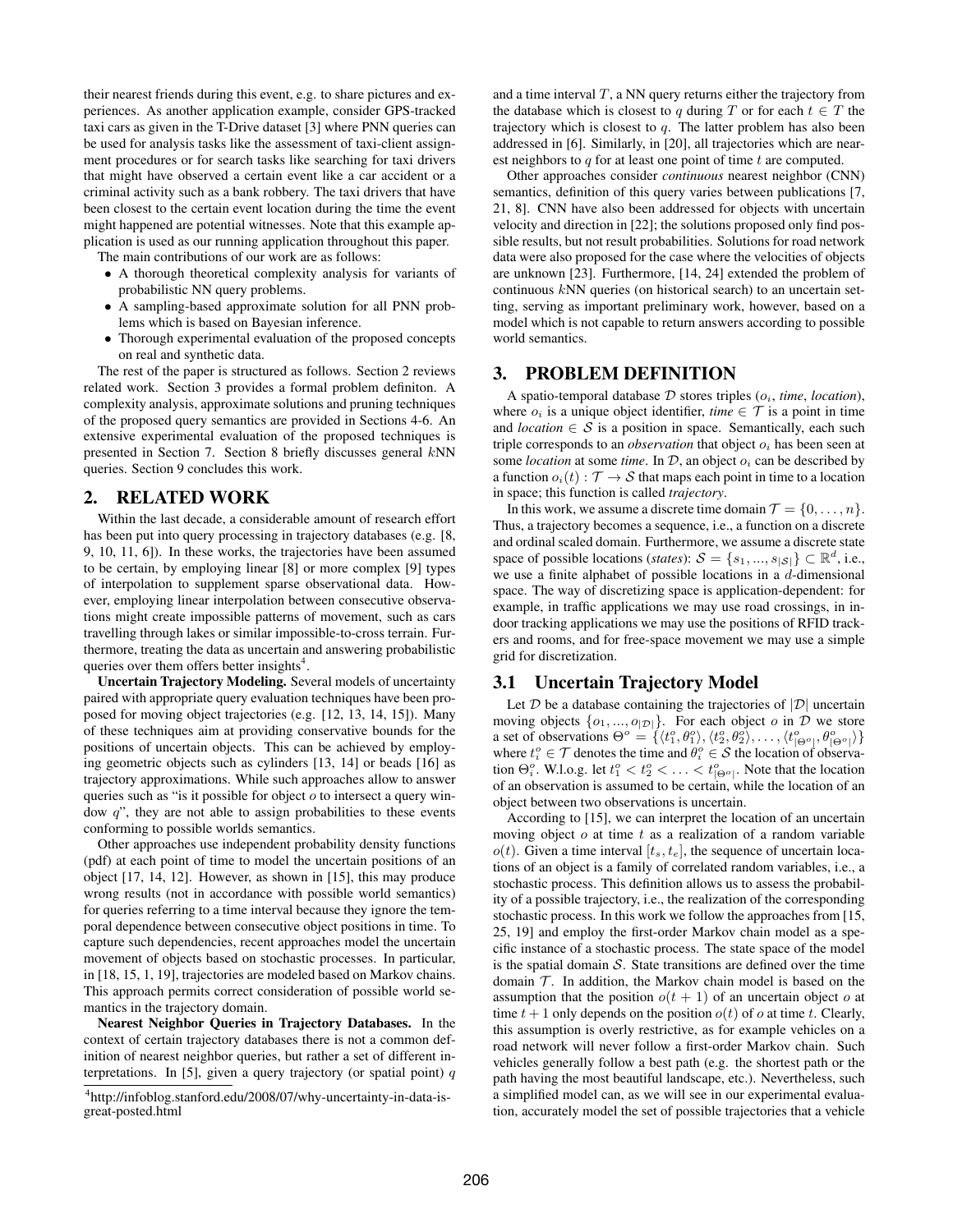may have taken between two discrete observations. Theoretically, this high accuracy can be explained by combining both observation information and the Markov model into a new model.

The probability  $M_{ij}^o(t) := P(o(t + 1) = s_j | o(t) = s_i)$  is the *transition probability* of a given object  $\sigma$  from state  $s_i$  to state  $s_i$  at a given time t. Transition probabilities are stored in a matrix  $M^{\circ}(t)$ , called *transition matrix of object o at time t*. In general, every object o might have a different transition matrix, and the transition matrix of an object might vary over time. Further, let  $\vec{s}^{\circ}(t) = (s_1, \ldots, s_{|\mathcal{S}|})^T$  be the distribution vector of a given single object *o* at time *t*, where  $\bar{s}_i^o(t) = P(o(t) = s_i)$ , i.e. each element of the vector describes  $\vec{o}$ 's probability of visiting the state  $s_i$  at time t. Without any further knowledge (from observations) the distribution vector  $\bar{s}^{\circ}(t+1)$  can be inferred from  $\bar{s}^{\circ}(t)$  by applying the following formula:  $\vec{s}^{\circ}(t+1) = M^{\circ}(t)^{T} \cdot \vec{s}^{\circ}(t)$ .

The traditional Markov model [15] uses forward probabilities only. In Section 5, we propose a Bayesian inference approach, to condition this *a-priori Markov chain* to an adapted *a-posteriori Markov chain* which also considers all observations of an object.

#### 3.2 Nearest Neighbor Queries

In this work we consider three types of time-parameterized NN queries that take as input a certain reference state or trajectory  $q$  and a set of timesteps  $T$ . Note that  $q$  can be both a state or a trajectory, since a query state is simply a trivial query trajectory.

DEFINITION 1 (P∃NN QUERY). *A probabil.* ∃ *nearest neighbor query retrieves all objects* o ∈ D *which have a sufficiently high probability to be the nearest neighbor of* q *for at least one point of time*  $t \in T$ *, formally:* 

$$
P\exists NNQ(q, \mathcal{D}, T, \tau) = \{o \in \mathcal{D} : P\exists NN(o, q, \mathcal{D}, T) \geq \tau\}
$$
  
where 
$$
P\exists NN(o, q, \mathcal{D}, T) =
$$
  

$$
P(\exists t \in T : \forall o' \in \mathcal{D} \setminus o : d(q(t), o(t)) \leq d(q(t), o'(t)))
$$

and  $d(x, y)$  is a distance function defined on spatial points, typi*cally the Euclidean distance.*

This definition is a extension of the spatio-temporal query proposed in [5] to the case of uncertainty. In the running taxi-tracking application mentioned in the introduction, the parameter  $T$  may correspond to the duration of a bank robbery, and  $q$  may correspond to the (constant) location of the bank, or the observed trajectory of the vehicle of the escaping robbers. In this application, a  $P\exists NNQ(q, \mathcal{D}, T, \tau)$  query returns all taxis having a probability of at least  $\tau$  of having been the closest cab at any time during the robbery, and thus, of possibly having observed something relevant.

In addition, we consider NN queries with the  $\forall$  quantifier, which have also been proposed in [5] for crisp trajectory data.

DEFINITION 2 (P∀NN QUERY). *A probabil.* ∀ *nearest neighbor query retrieves all objects* o ∈ D *which have a sufficiently high probability (*P∀NN*) to be the nearest neighbor of* q *for the entire set of timestamps* T*, formally:*

$$
P\forall NNQ(q, D, T, \tau) = \{o \in D : P\forall NN(o, q, D, T) \geq \tau\}
$$
  
where 
$$
P\forall NN(o, q, D, T) =
$$
  

$$
P(\forall t \in T : \forall o' \in D \setminus o : d(q(t), o(t)) \leq d(q(t), o'(t)))
$$

In the running taxi-tracking application  $P\forall NNQ(q, \mathcal{D}, T, \tau)$  returns all taxis having a probability of at least  $\tau$  of having been the closest cab during the whole robbery, and thus, of possibly having observed the whole crime scene. The main difference between Definition 1 and Definition 2 is that a  $P\exists NNQ(q, \mathcal{D}, T, \tau)$  requires



a candidate object to be the nearest-neighbor of  $q$  for at least one point of time in T to qualify as a result, while  $P\forall NNQ(o,q,\mathcal{D},T)$ requires a candidate object to remain the nearest-neighbor for the whole duration of  $T$ . In addition to these semantics for probabilistic nearest neighbor queries we now introduce a *continuous* query type which intuitively extends the spatio-temporal continuous nearestneighbor query [21, 8] to apply on uncertain trajectories.

DEFINITION 3 (PCNN QUERY). *A probabilistic continuous nearest neighbor query retrieves all objects*  $o \in \mathcal{D}$  *together with the set of timesets*  ${T_i}$  *where in each*  $T_i$  *the object has a sufficiently high probability to be always the nearest neighbor of*  $q(t)$ *, formally:*

$$
PCNNQ(q, \mathcal{D}, T, \tau) =
$$
  
{ $(o, T_i) : o \in \mathcal{D}, T_i \subseteq T, P \forall NN(o, q, \mathcal{D}, T_i) \geq \tau$ }.

*Analogously to the CNN query definition [21, 8], in order to reduce redundant answers it makes sense to redefine the PCNN Query where we focus on results that maximize*  $|T_i|$ *, formally:* 

$$
PCNNQ(q, \mathcal{D}, T, \tau) =
$$
  
\n
$$
\{(o, T_i) : o \in \mathcal{D}, T_i \subseteq T, P\forall NN(o, q, \mathcal{D}, T_i) \geq \tau
$$
  
\n
$$
\land \forall T_j \supset T_i : P\forall NN(o, q, \mathcal{D}, T_j) < \tau\}.
$$

Note that according to this definition result sets  $T_i \subseteq T$  do not have to be connected. In the taxi-tracking application, a  $PCNNQ$ allows to find the set of time intervals in  $T$  where a taxi has a sufficiently high probability of being a witness. Such results allow to find groups of taxi drivers having a high probability of having witnessed the same part of the crime scene, in order to synchronize the evidence of multiple witnesses. To summarize, we have defined three nearest-neighbor semantics for uncertain spatiotemporal data. All these semantics are inspired by corresponding nearest-neighbor semantics on certain trajectories, as defined in [5, 21, 8].

EXAMPLE 1. *To illustrate the three query types, consider the scenario shown in Figure 1 consisting of a query trajectory and two uncertain database objects*  $D = \{o_1, o_2\}$  *in a discretized space and time domain. For simplicity, whenever an object has two alternatives for choosing a possible state transition, each transition is assumed to have a probability of 0.5. These probabilities define the Markov chains of*  $o_1$  *and*  $o_2$ *. Thus*  $o_1$  *has three possible trajectories and*  $o_2$  *has two possible trajectories, the probabilities of which are also shown in Figure 1. Using possible worlds semantics, any PNN query can naively be computed by considering all six possible combinations*  $(tr_{1,i}, tr_{2,j})$ ,  $i \in \{1,2,3\}$ ,  $j \in \{1, 2\}$ , called possible worlds, of possible trajectories of ob*jects*  $o_1$  *and*  $o_2$ *. The total probability of all possible worlds where*  $o_2$  *is closer to q than*  $o_1$  *at any time, by definition, equals the probability*  $P\exists NN(o_2, q, \mathcal{D}, \{1, 2, 3\})$ *. For this example these possible worlds are*  $(tr_{1,2}, tr_{2,1})$  *and*  $(tr_{1,3}, tr_{2,1})$ *. Assuming object independence,*  $P(tr_{1,i}, tr_{2,j})$  *of a possible world is given by the*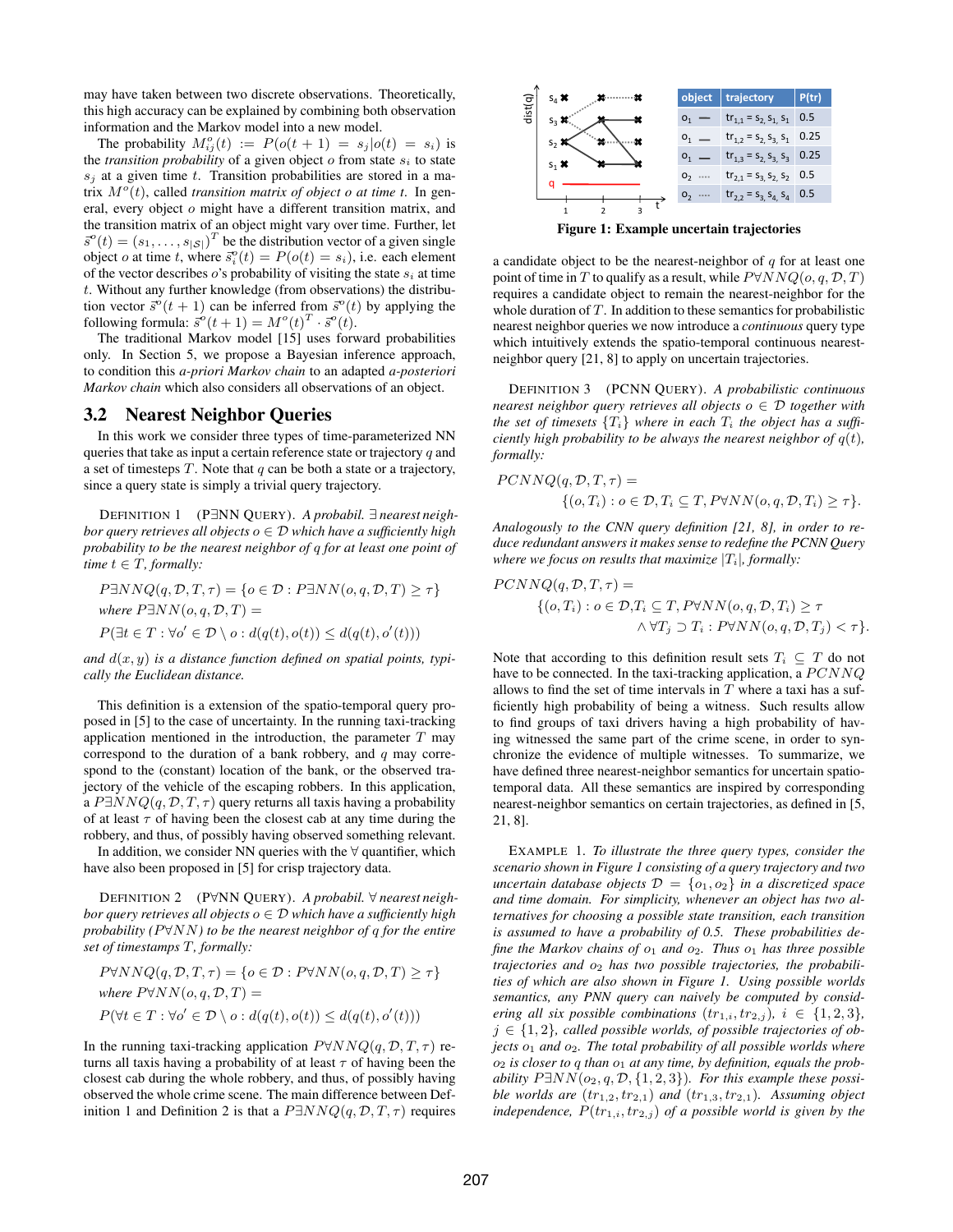*product*  $P(tr_{1,i}) \cdot P(tr_{2,j})$  *yielding*  $P \exists NN(o_2, q, \mathcal{D}, \{1, 2, 3\}) =$  $P(tr_{1,2}) \cdot P(tr_{2,1}) + P(tr_{1,3}) \cdot P(tr_{2,1}) = 0.25 \cdot 0.5 + 0.25 \cdot 0.5 =$ 0.25*.* Accordingly the probability  $P\forall NN(o_1, q, \mathcal{D}, \{1, 2, 3\}) =$ 0.75 can be computed by the sum of the probabilities  $P(tr_{1,1}, tr_{2,1}),$  $P(tr_{1,1}, tr_{2,2}), P(tr_{1,2}, tr_{2,2})$  *and*  $P(tr_{1,3}, tr_{2,2})$  *of worlds where*  $o_1$  *is always closer to q than*  $o_2$ *. A PCNNQ(q, D, {1, 2, 3}, 0.1) will return the object*  $o_1$  *together with the interval*  $\{1,2,3\}$  *and*  $o_2$ *together with the interval* {*2,3*}*, as in these intervals, the respective objects have a probability of at least* 0.1 *to be closest to* q*.*

In this example, exact probabilities are computed by explicit consideration of all possible worlds. However, since the number of possible trajectories grows exponentially large in the number of time transitions, and the total number of possible worlds is furthermore exponential in the number of objects, the challenge of this work is to find a more efficient approach to compute the same nearest-neighbor probabilities without enumeration of all possible worlds.

#### 3.3 Query Evaluation Framework, Roadmap

An intuitive way to evaluate a PNN query is to compute for *every*  $o \in \mathcal{D}$  the probability P∃NN or P $\forall$ NN. However, to speed up query evaluation, in Section 6, we show that it is possible to prune some objects from consideration using an index over  $D$ . Then, for each remaining object o, we have to compute a probability (i.e., P∃NN or P $\forall NN$ ) and compare it to the threshold  $\tau$ . In Section 4, we show that computing the P∃NN query and P∀NN query is prohibitively expensive. To solve this problem, in Section 5, we present a general sampling-based approximate but efficient solution to solve all types of PNN queries. As discussed in this section, P∃NN and P∀NN can be approximated by Monte-Carlo simulation: for each object  $o' \in$  $D$  a trajectory is generated which conforms to both the Markov chain model  $M^{o'}$  and the observations  $\Theta^{o'}$  and all these trajectories are used to model a possible world. By performing the NN query in all these possible worlds and averaging the results, we are able to derive an approximate result probability.

## 4. THEORETICAL ANALYSIS

This section theoretically studies the runtime complexity of the P∃NNQ, P∀NNQ and PCNNQ queries.

# 4.1 The P∃NN Query

In a P∃NNQ query, for any candidate object  $o \in \mathcal{D}$ , Definition 1 requires the probability  $P\exists NN(o,q,\mathcal{D},T)$ . However, the following lemma shows that this probability is hard to compute.

LEMMA 1. *The computation of* P∃NN(o, q, D, T)*is NP-hard.*

PROOF.  $P\exists NN(o, q, \mathcal{D}, T)$  is equal to  $1 - P(\neg \exists t \in T, \forall o' \in T)$  $\mathcal{D} \setminus o : d(q(t), o(t)) \leq d(q(t), o'(t))$ . We will show that deciding if there exists a possible world for which the expression:

$$
\neg \exists t \in T, \forall o' \in \mathcal{D} \setminus o : d(q(t), o(t)) \leq d(q(t), o'(t)) \quad (1)
$$

is satisfied is an NP-hard problem. (Note that this is a much easier problem than computing the actual probability.) Specifically, we will reduce the well-known NP-hard k-SAT problem to the problem of deciding on the existence of a possible world for which Expression 1 holds.

For this purpose, we provide a mapping to convert a boolean formula in conjunctive normal form to a Markov chain modeling the decision problem of Expression 1 in polynomial time. Thus, if the decision problem could be computed in PTIME, then  $k$ -SAT could also be solved in PTIME, which would only be possible if P=NP. A  $k$ -SAT expression  $E$  is based on a set of boolean variables  $X = \{x_1, x_2, \ldots, x_n\}$ . The *literal*  $l_i$  of a variable  $x_i$  is either  $x_i$ or  $\neg x_i$  and a *clause*  $c = \bigvee$  $\bigvee_{x_i \in \mathbb{C}} l_i$  is a disjunction of literals where  $\mathbb{C} \subseteq X$  and  $|\mathbb{C}| < k$ . Then E is defined as a conjunction of clauses:  $E = c_1 \wedge c_2 \wedge \ldots \wedge c_m.$ 

For our mapping, we will consider a simplified version of the P∃NN problem, specifically (1)  $q$  is a certain point, (2)  $o$  is a certain point and (3) the state space  $S$  of possible locations only includes 4 states. As illustrated in Figure 2, compared to  $o$ , states  $s_1$  and  $s_2$ are closer to q and states  $s_3$  and  $s_4$  are further from  $q<sup>5</sup>$ . Therefore, if an uncertain object is at states  $s_1$  or  $s_2$  then o is not the NN of q.

In our mapping, each variable  $x_i \in X$  is equivalent to one uncertain object  $o'_i \in \mathcal{D} \setminus o$ . Furthermore each disjunctive clause  $c_j$ is interpreted as an event happening at time  $t = j$ , i.e., the event  $c_1$ happens at time  $t = 1$ ,  $c_2$  happens at time  $t = 2$  etc. Each clause  $c_j$  can be seen as a disjunctive event that at least one object  $o'_i$  at time  $t = j$  is closer to q than o (in this case,  $c_j$  is true). Therefore, the conjunction of all these events, i.e. expression  $E = \bigwedge_{i=1}^{\infty} c_i$ ,  $1\leq j\leq m$ 

becomes true if the set of variables is chosen in a way that at each point in time, compared to  $o$ , at least one object is closer to  $q$ ; this directly represents Expression 1. However, in k-SAT, not every variable  $x_i$  (corresponding to  $o'_i$ ) is contained in each term  $c_j$  which does not correspond to our setting, since an uncertain object has to be *somewhere* at each point in time. To solve this problem, we extend each clause  $c_j$ , such that each variable  $x_i$  is contained in  $c_j$ , without varying the semantics of  $c_j$ . Let us assume that  $x_i$  is not contained in  $c_j$ . Then  $c'_j = c_j \vee false = c_j \vee (x_i \wedge \neg x_i)$ . This means that we can assume that object  $o_i$  is definitely not closer to  $q$  than  $o$  at time  $t$ .

Let  $l_i^j$  be the literal of variable  $x_i$  in clause  $c_j$ . Based on the above discussion, we are able to construct for each object  $o'_i$  two possible trajectories (worlds). The first one, based on the assumption that  $x_i$  is true, transitions between states  $s_2$  (if  $l_i^j$  = true) and  $s_4$  (if  $l_i^j$  = false). The second one, based on the assumption that  $x_i$  is set to false, transitions between states  $s_1$  (if  $l_i^j$  = true) and  $s_3$  (if  $l_i^j$  = false). Since these two trajectories can never be in the same state it is straightforward to construct a time-inhomogeneous Markov chain  $M^o(t)$  for each object  $o'_i$  and each timestamp j.

After the Markov chains for each uncertain object  $o'_i$  in  $D$  have been determined, we would just have to traverse them and compute the probability  $P\exists NN(o, q, \mathcal{D}, T)$ . If this probability is < 1, there would exist a solution to the corresponding  $k$ -SAT formula. However it is not possible to achieve this efficiently in the general case as long as  $P \neq NP$ . Therefore computing  $P\exists NN$  in subexponential time is impossible.  $\Box$ 

**Example:** Consider a set of boolean variables  $X = \{x_1, \ldots, x_4\}$ and the following formula:

$$
E = (\neg x_1 \lor x_2 \lor x_3) \land (x_2 \lor \neg x_3 \lor x_4) \land (x_1 \lor \neg x_2)
$$

Therefore, we have

$$
c_1 = (\neg x_1 \lor x_2 \lor x_3), c_2 = (x_2 \lor \neg x_3 \lor x_4)
$$
 and  $c_3 = (x_1 \lor \neg x_2)$ 

By employing the mapping discussed above, we get the four inhomogeneous Markov chains illustrated in Figure 2. For instance, under the condition that  $x_1$  is set to  $true$ , the value of the literal  $\neg x_1$  is false at  $t = 1$  (in clause  $c_1$ ) such that  $o'_1$  starts in the state  $s_4$ . On the other hand, if  $x_1$  is set to  $false$ , then  $o'_1$  starts in the state  $s_1$ .

<sup>&</sup>lt;sup>5</sup>The states of  $o$  and  $q$  are omitted for the sake of simplicity.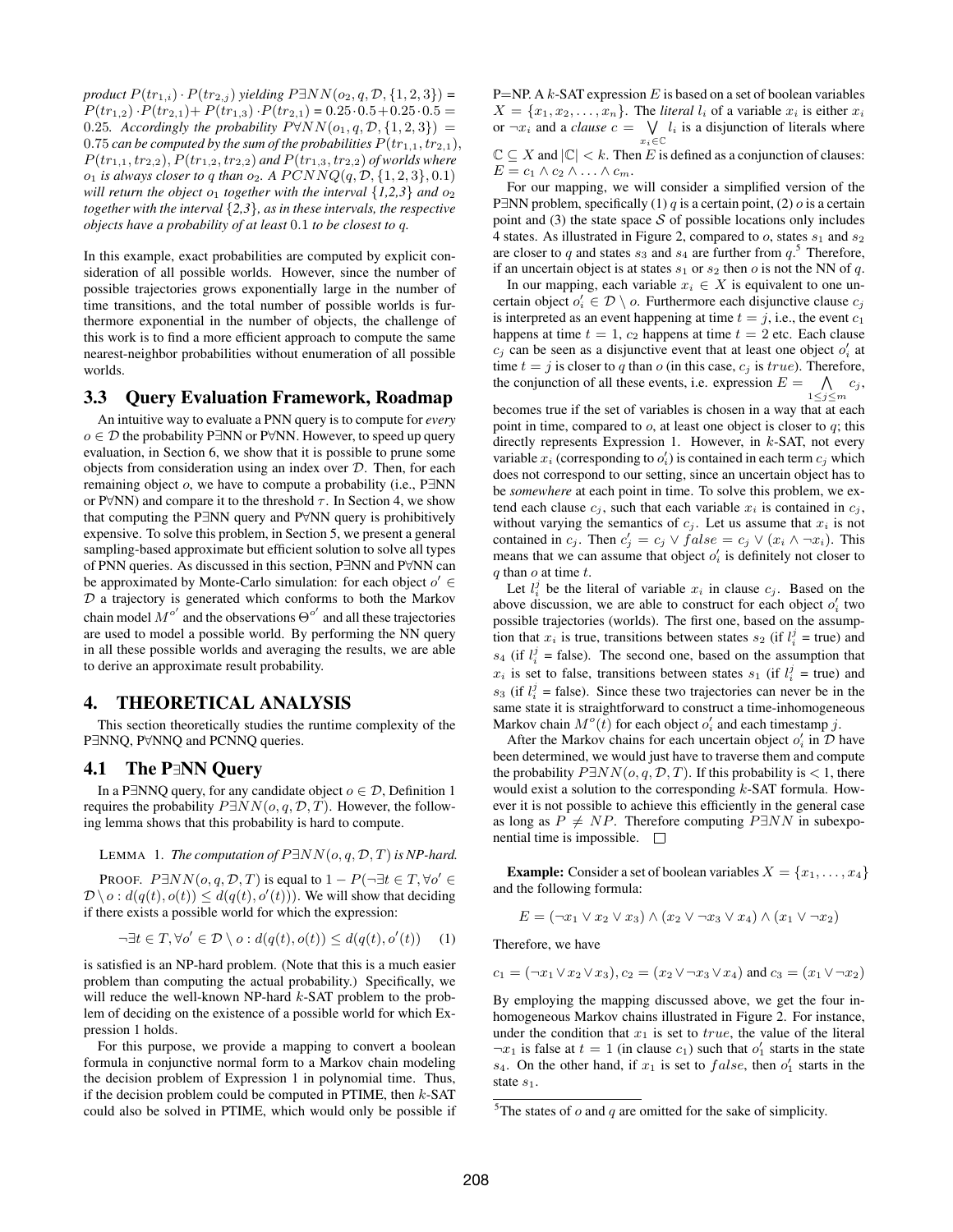

Figure 2: An example instance of our mapping of the 3-SAT problem to a set of Markov chains.

In the second clause  $c_2$ , since  $x_1 \notin \mathbb{C}_2$ , the position of  $o'_1$  must not affect the result. Therefore, for both cases  $x_1 = false$  and  $x_1 = true, o'_1$  must be behind o. In the last clause  $c_3$ , if  $x_1 = true$ the object moves to state  $s_2$ . On the other hand, if  $x_1 = false$ , the object moves to state  $s_3$ .

#### 4.2 The P∀NN Query

Theoretically showing the complexity of the P∀NNQ is more difficult than the analysis of the P∃NN query; the actual complexity of this type remains unknown. In the following we provide insights why P $\forall$ NN probabilities can not be computed efficiently. Let  $o \prec_q^T$  $o_a$  denote the random predicate that is true iff object  $o$  is closer to q than object  $o_a \in \mathcal{D}$  during the query time  $T = [t_{start}, t_{end}]$ , i.e.  $\forall t \in T : d(o(t), q(t)) \leq d(o_a(t), q(t))$ . If  $o \prec_q^T o_a$  holds, we say that o *dominates* o<sup>a</sup> with respect to q during T. If the parameters  $q$  and  $T$  are clear from the context, we simply say that  $q$ dominates  $o_a$ . Again we start our analysis by considering the single object probability  $P\forall NN(o,q,\{o_a\},T)$ . This probability can be computed correctly and efficiently.

LEMMA 2. *The probability*  $P(o \prec_q^T o_a)$  *that* o *dominates*  $o_a$ *can be computed in PTIME.*

PROOF. We here provide just a basic proof sketch. In a nutshell, the idea of this proof is to treat objects  $o$  and  $o_a$  as a single joint random variable having the joint transition matrix  $J(t)$  defined on the state space  $S \times S$ . Starting at  $t = t_{start}$ , time transitions of  $J(t)$  are performed iteratively. In each iteration, any entry of  $J(t)$ corresponding to a possible world where  $o$  does not dominate  $o_a$ are set to zero. At time  $t_{end}$ , the total probability of remaining worlds in  $J(t_{end})$  equals the probability that o dominates  $o_a$  over the whole duration of  $T$ .  $\Box$ 

Since this probability can be computed efficiently, we now address how to compute  $P\forall NN(o,q,\mathcal{D},T)$  for a whole database efficiently, given that we can adapt the model of  $o$  to the domination relation  $o \prec_q^T o_a$ .

LEMMA 3. *Given that a model*  $(M_{i,j}^{post.}(t)) = P(o(t + 1))$  $s_i|o(t) = s_j, o \prec_q^T o_a)$  *can be computed in PTIME, the probability* P∀NN(o, q, D, T) *can be computed in PTIME.*

PROOF. Again, a formal proof of this theorem can be found in the extended version of this paper [26]. Here we will provide the main idea of the proof. By definition of predicate  $(\sigma \prec_q^T o_a)$ , we can rewrite the probability that  $o$  is the nearest neighbor of  $q$  during T as the following conjunctive formula:  $P\forall NN(o,q,\mathcal{D},T) =$ 

$$
P(\forall o_a \in \mathcal{D} : o \prec_q^T o_a) = P(\bigwedge_{o_a \in \mathcal{D}} o \prec_q^T o_a).
$$
 (2)

Clearly, Equation 2 follows from the fact that  $\sigma$  is the NN of  $q$  if and only if  $o$  is closer to  $q$  than *all* other objects in  $D$  during time T. Using the chain rule of probability, which iteratively uses the rule  $P(A \wedge B) = P(A) \cdot P(B|A)$  for conditional probabilities, we obtain

$$
P(\bigwedge_{o_a \in \mathcal{D}} o \prec_q^T o_a) = \prod_{1 \le a \le \mathcal{D}} P(o \prec_q^T o_a | \bigwedge_{j < a} o \prec_q^T o_j). \tag{3}
$$

The first factor  $P(o \prec_q^T o_1)$  is given by Lemma 2. Now, by employing the precondition of Lemma 3, we obtain an adapted model of o given  $o \prec_q^T o_1$ . These two steps start the induction. Now, given an adapted model of  $o$  given  $o \prec_q^T o_1, ..., o \prec_q^T o_k$ , we can reapply Lemma 2 to compute  $P(o \prec_q^T o_{k+1}|o \prec_q^T o_1, ..., o \prec_q^T o_k)$  that the model of  $o$ , which has been adapted to dominate  $o_1, ..., o_k$ , dominates  $o_{k+1}$ . Next, we apply the precondition of Lemma 3 to take the current model of o, which has already been adapted to  $o \prec_q^T o_1, ..., o \prec_q^T o_k$ , and further adapt this model to  $o \prec_q^T o_{k+1}$ . Since both Lemma 2 and the precondition of Lemma 3 can be computed in PTIME,  $P(\bigwedge_{o_a \in \mathcal{D}} o \prec_q^T o_i)$ , which requires to apply Lemma 2 and the precondition of Lemma 3 exactly  $|\mathcal{D}|$  times, Lemma 3 can be computed in PTIME.  $\Box$ 

We still have to condition the a-priori model  $M_{k,i}^{prior}(t-1) =$  $P(o(t) = s_i|o(t-1) = s_k)$  of an object o to the event that o dominates another object  $o_a \in \mathcal{D}$ , yielding model  $M_{k,i}^{post.}(t-1) =$  $P(o(t) = s_i|o(t-1) = s_k, o \prec_q^T o_a)$ . The problem here is, as we will see, that the adapted model does not fulfil the Markov property, resulting in either exponential runtime or incorrect solutions.

To compute  $P(o(\overline{t}) = s_i | o(t-1) = s_k, o \prec_q^T o_a), s_i, s_k \in$ S, the idea is to treat the positions of  $o$  and  $o_a$  as a single joint stochastic process, having possible alternatives in  $S^2$ . Then, the joint a-priori transition matrix  $M_{o \times o_a}(t)$  is conditioned to the event  $\alpha \prec_q^T o_a$  following the forward-backward paradigm similar to the forward-backward approach used for sampling in Section 5. As a result, we get a joint probability matrix  $M_{o \times o_a}(t-1) =$ 

$$
P(o(t) = s_i, o_a(t) = s_j | o(t-1) = s_k, o_a(t-1) = s_l, o \prec_q^T o_a)
$$

Finally, in order to keep the complexity of this algorithm subexponential, we have to reduce this joint transition matrix to an adapted transition matrix  $M_{k,i}^{post.}(t-1) = P(o(t) = s_i|o(t-1))$  $1) = s_k$ ,  $o \prec_q^T o_a$ ) of object *o*. By applying the law of conditional probability, it can be shown that:

$$
M_{k,i}^{post.}(t-1) = \sum_{s_j} \sum_{s_l} P(o_a(t-1) = s_l | o(t-1) = s_k, o \prec_q^T o_a) *
$$

$$
P(o(t) = s_i, o_a(t) = s_j | o(t-1) = s_k, o_a(t-1) = s_l, o \prec_q^T o_a)
$$

Assuming that the Markov property still holds, we should get the same results for

$$
P(o(t) = s_i | o(t-1) = s_k, ..., o(t-n) = s_{t-n}, o \prec_q^T o_a) =
$$
  

$$
\sum_{n} \sum_{n} P(o_a(t-1) = s_i | o(t-1) = s_k, ..., o(t-n) = s_{t-n}, o \prec_q^T o_a) *
$$

$$
s_j \quad s_l
$$

$$
P(o(t) = s_i, o_a(t) = s_j | o(t-1) = s_k, o_a(t-1) = s_l, o \prec_q^T o_a)
$$

which is clearly not equivalent, i.e. the Markov property does not hold on the reduced transition matrices and hence the algorithm has exponential complexity. Therefore, in Section 5, we will propose to use sampling to compute  $P\forall NN(o,q,\mathcal{D},T)$  probabilities efficiently.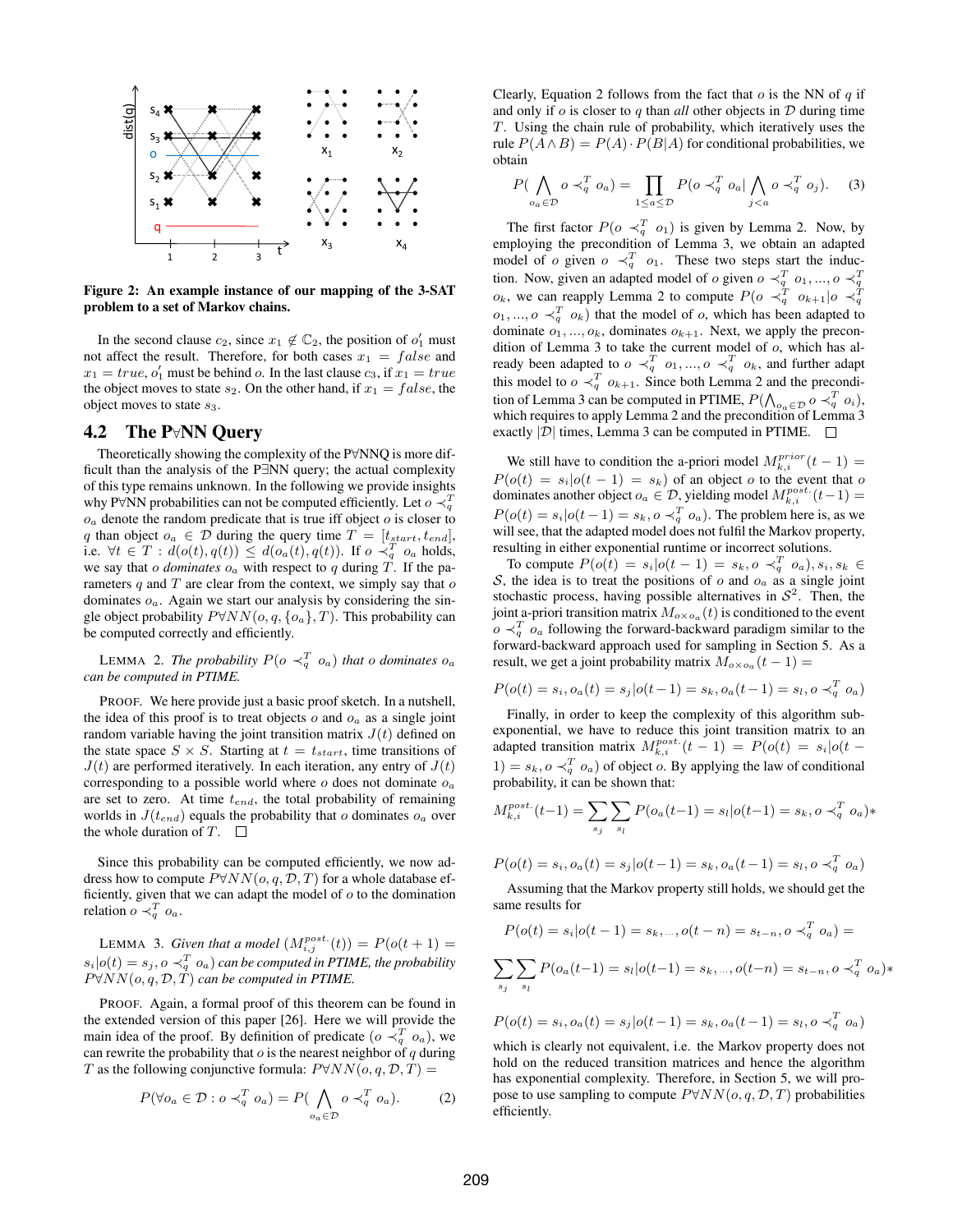# 4.3 The PCNN Query

The traditional CNN query [21, 8], retrieves the nearest neighbor of every point on a given query trajectory in a time interval T. This basic definition usually returns  $m \ll |T|$  time intervals together having the same nearest neighbor. The main issue when considering uncertain trajectories and extending the query definition is the possibly large number of results due to highly overlapping and alternating result intervals. In particular, considering Definition 3, a PCNN result may have an exponential number of elements when  $\tau$  becomes small. This is because in the worst case each  $T_i \subseteq T$  can be associated with an object o for which the probability  $P\forall NN(o,q,\mathcal{D},T_i) \geq \tau$ , i.e.,  $2^T$  different  $T_i$ 's occur in the result set.

To alleviate (but not solve) this issue, in the following we propose a technique based on Apriori pattern mining to return the subsets of T that have a probability greater than  $\tau$ . This algorithm requires to compute a  $P\forall NN$  probability in each validation step; we assume that this is achieved by employing the sampling approach proposed in Section 5. Since each subset of  $T$  may have a probability greater than  $\tau$  (especially when  $\tau$  is chosen too small), a worst-case of  $O(2^n)$  validations may have to be performed.

Algorithm. Algorithm 1 shows how to compute, for a query trajectory q, a time interval T, a probability threshold  $\tau$ , and an uncertain trajectory  $o \in \mathcal{D}$  all  $T_i \subseteq T$  for which  $o$  is the nearest neighbor to q at all timestamps in  $T_i$  with probability of at least  $\tau$ , and the corresponding probabilities.

We take advantage of the anti-monotonicity property that for a  $T_i$  to qualify as a result of the PCNNQ query, all proper subsets of  $T_i$  must also satisfy this query. In other words if o is the P $\forall NN$  of q in  $T_i$  with probability at least  $\tau$ , then for all  $T_i \subset T_i$  o must be the P∀NN of q in  $T_i$  with probability at least  $\tau$ . Exploiting this property, we adapt the Apriori pattern-mining approach from [27] to solve the problem as follows. We start by computing the probabilities of all single points of time to be query results (line 1). Then, we iteratively consider the set  $X^k$  of all timestamp sets with k points of time by extending timestamp sets  $T_{k-1}$  with an additional point of time  $t \in T \setminus T_{k-1}$ , such that all  $T'_{k-1} \subset T_k$  have qualified at the previous iteration, i.e., we have  $P\forall NN(o,q, \mathcal{D}\setminus\{o\}, T'_{k-1})) \geq \tau$ (line 3).

The P∀NN probability is monotonically decreasing with the number of points in time considered, i.e.,  $P\forall NN(o,q,\mathcal{D}\setminus\{o\},T_k) \geq$ P∀NN(q,  $\mathcal{D}, T_{k+1}$ ) where  $T_k \subset T_{k+1}$ . Therefore we do not have to further consider the set of points of time  $T_k$  that do not qualify for the next iterations during the iterative construction of sets of time points. Based on the sets of timesteps  $T_k$  constructed in each iteration we compute  $P\forall NN(o,q,\mathcal{D}\setminus\{o\},T_k)$  to build the set of results of length  $k$  (line 4) that are finally collected and reported as result in line 6. The basic algorithm can be sped up by employing the property that given P $\forall NN(o, q, \mathcal{D}\setminus\{o\}, T_1) = 1$  the probability of  $P\forall NN(o,q,\mathcal{D}\setminus\{o\},T_1\cup T_2)=P\forall NN(o,q,\mathcal{D}\setminus\{o\},T_2).$ 

Based on Algorithm 1 it is possible to define a straightforward algorithm for processing PCNNQ queries (by considering each object  $o'$  from the database). Again this approach can be improved by the use of an appropriate index-structure (cf. Section 6).



Figure 3: Traditional MC-Sampling.



Figure 4: An overview over our forward-backward-algorithm.

# 5. SAMPLING POSSIBLE TRAJECTORIES

Based on the discussion in the previous sections, it is clear that answering probabilistic queries over uncertain trajectory databases has high run-time cost. Therefore, like previous work [28], we now study sampling-based approximate solutions to improve query efficiency.

## 5.1 Traditional Sampling

To sample possible trajectories of an object, a traditional Monte-Carlo approach would start by taking the first observation of the object, and then perform forward transitions using the a-priori transition matrix. This approach however, cannot directly account for additional observations for latter timestamps. Figure 3 illustrates a total of 1000 samples drawn in a one-dimensional space. Starting at the first observation time  $t = 0$ , transitions are performed using the a-priori Markov chain. At the second observation at time  $t = 20$ , the great majority of trajectories becomes inconsistent. Such impossible trajectories have to be dropped. At time  $t = 40$ , even more trajectories become invalid; After this observation, only one out of a thousand samples remains possible and useful.

Clearly, the number of trajectory generations required to obtain a single valid trajectory sample increases exponentially in the number of observations of an object, making this traditional Monte-Carlo approach inappropriate in obtaining a sufficient number of valid samples within acceptable time.

#### 5.2 Efficient and Appropriate Sampling

To tackle the disadvantages of traditional sampling, we now introduce an optimized approach af drawing samples. On these samples, traditional NN algorithms for (certain) trajectories ([5, 6, 20, 7, 21, 8]) can be used to estimate NN probabilities.

In a nutshell, our approach starts with the initial observation  $\theta_1^o$ at time  $t_1^o$ , and performs transitions for object  $o$  using the a-priori Markov chain of o until the final observation  $\theta_{|\Theta^o|}^o$  at time  $t_{|\Theta^o|}$ is reached. During this *Forward*-run phase, Bayesian inference is used to construct a time-reversed Markov model  $R^o(t)$  of  $o$  at time t given observations in the past, i.e., a model that describes the probability

$$
R_{ij}^{o}(t) := P(o(t-1) = s_j | o(t) = s_i, \{\theta_i^{o} | t_i^{o} < t\})
$$

of coming from a state  $s_j$  at time  $t-1$ , given being at state  $s_i$  at time t and the observations in the past. Then, in a second *Backward*run phase, our approach traverses time backwards, from time  $t_{|\Theta^o|}$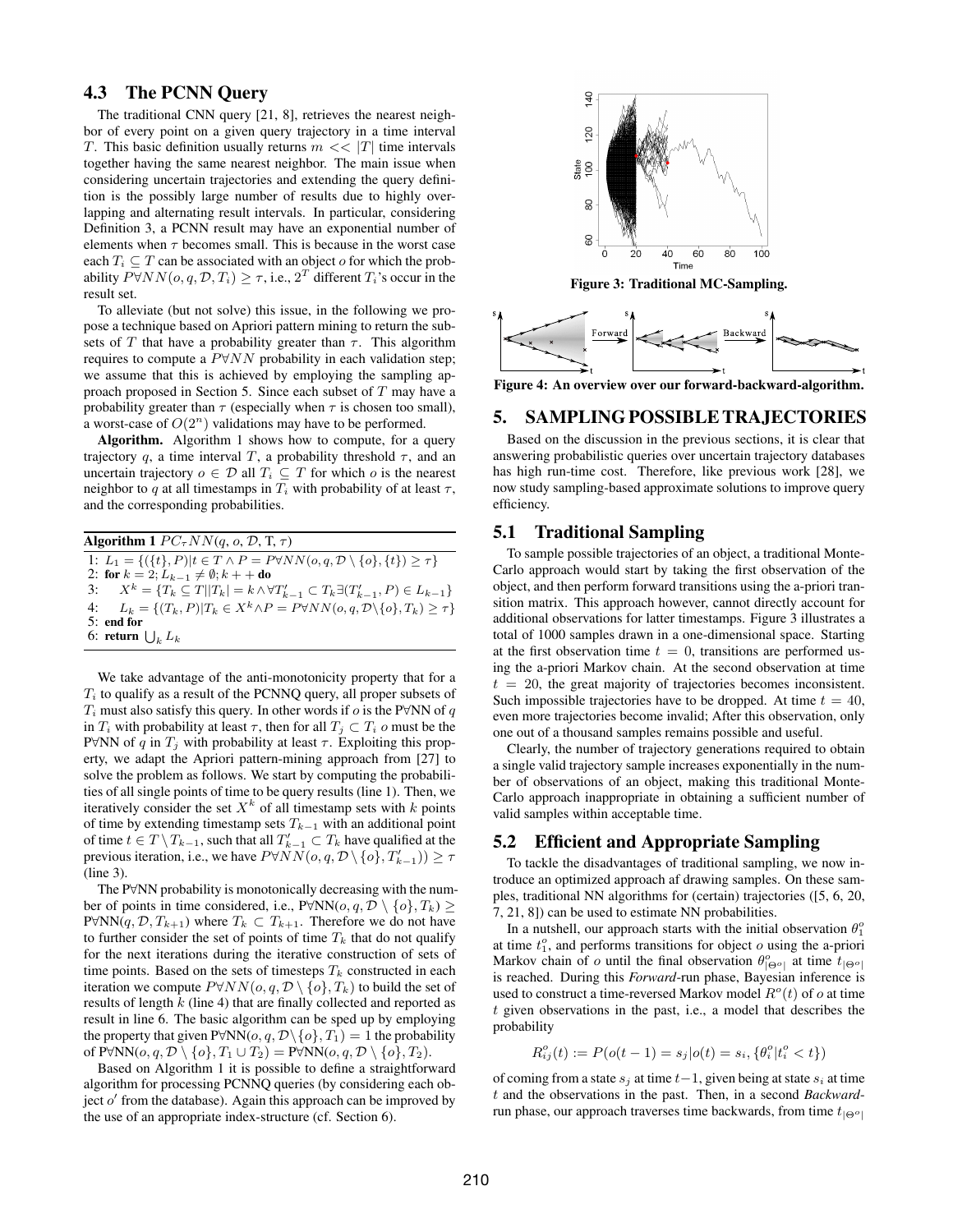to  $t_1$ , by employing the time-reversed Markov model  $R<sup>o</sup>(t)$  constructed in the forward phase. Again, Bayesian inference is used to construct a new Markov model  $F^o(t-1)$  that is further adapted to incorporate knowledge about observations in the future. This new Markov model contains the transition probabilities

$$
F_{ij}^o(t-1) := P(o(t) = s_j | o(t-1) = s_i, \Theta^o).
$$
 (4)

for each point of time  $t$ , given all observations, i.e., in the past, the present and the future.

As an illustration, Figure 4(left) shows the initial model given by the a-priori Markov chain, using the first observation only. In this case, a large set of (*time*, *location*) pairs can be reached with a probability greater than zero. The adapted model after the forward phase (given by the a-priori Markov chain and all observations), depicted in Figure 4(center), significantly reduces the space of reachable (*time*, *location*) pairs and adapts respective probabilities. The main goal of the forward-phase is to construct the necessary data structures for efficient implementation of the backward-phase, i.e.,  $R<sup>o</sup>(t)$ . This task is not trivial, since the Markov property does not hold for the future, i.e., the past is *not* conditionally independent of the future given the present. Figure 4(right) shows the resulting model after the backward phase. In the following section, both phases are elaborated in detail.

Note that the Baum-Welch algorithm for hidden Markov models (HMMs) is similar to the proposed algorithm. This algorithm aims at estimating *time-invariant* transition matrices and emission probabilities of a hidden Markov model. In contrast, we assume this underlying model to be given, however we aim at adapting it by computing *time-variant* transition matrices. Despite these differences, the above algorithm could also be proven by showing that our model is a special case of a HMM and deducting the algorithm from the Baum-Welch algorithm [30]. Related to our algorithm is also the Forward-Backward-Algorithm for HMMs that aims at computing the *state distribution* of an HMM for each point in time. In contrast, we aim at computing transition matrices for each point in time, given a set of observations.

#### *5.2.1 Forward-Phase*

First note that, for the algorithm to work, it is necessary that observations are non-contradicting. To obtain the backward transition matrix  $R<sup>o</sup>(t)$ , we can apply the theorem of Bayes as follows:

$$
R^{o}(t)_{ij} := P(o(t-1) = s_j | o(t) = s_i) =
$$
\n
$$
P(o(t) = s_i | o(t-1) = s_j) \cdot P(o(t-1) = s_j)
$$
\n
$$
P(o(t) = s_i)
$$
\n(5)

Computing  $R^o(t)_{ij}$  is based on the a-priori Markov chain only, and does not consider any information provided by observations. To incorporate knowledge about past observations into  $R^o(t)_{ij}$ , let  $past^o(t) := \{ \theta_i^o | t_i^o < t \}$  denote the set of observations temporally preceding t. Also, let  $prev^o(t) := argmax_{\Theta_i^o \in past^o(t)} t_i^o$  denote the most recent observation of  $o$  at time  $t$ . Given all past observations, Equation 5 becomes conditioned as follows:

LEMMA 4.  
\n
$$
R^{o}(t)_{ij} := P(o(t-1) = s_j|o(t) = s_i, past^{o}(t)) = (6)
$$

$$
\frac{P(o(t) = s_i|o(t-1) = s_j, past^o(t)) \cdot P(o(t-1) = s_j|past^o(t))}{P(o(t) = s_i|past^o(t))}
$$

PROOF. Equation 6 uses the conditional theorem of Bayes  $P(A|B,C) = \frac{P(B|A,C) \cdot P(A|C)}{P(B|C)}$ , the correctness of which is shown in the extended version of this paper ([26]).  $\Box$ 

The conditional probability  $P(o(t) = s_i|o(t-1) = s_j, past^o(t))$ can be rewritten as  $P(o(t) = s_i|o(t-1) = s_j)$ , exploiting the Markov property and the assumption of non-contradiction between model and observation.

By exploiting the Markov property, the priors  $P(o(t - 1)) =$  $s_j | past^o(t))$  and  $P(o(t) = s_i | past^o(t))$  can both be rewritten as  $P(o(t-1) = s_j | prev^o(t))$  and  $P(o(t) = s_i | prev^o(t))$  respectively as long as  $\alpha$  was not observed at time t; i.e., given the position at some time t, the position at a time  $t^+ > t$  is conditionally independent of the position at any time  $t^- < t$ . If o was observed at time t, this probabilty is trivially given by the observation. Thus, Equation 6 can be rewritten as  $R^o(t)_{ij} =$ 

$$
\frac{P(o(t) = s_i|o(t-1) = s_j) \cdot P(o(t-1) = s_j|prev^o(t))}{P(o(t) = s_i|prev^o(t))} \tag{7}
$$

The probability  $P(o(t) = s_i|o(t-1) = s_j)$  is given directly by the definition of the a-priori Markov chain  $M<sup>o</sup>(t)$  of o. Both priors  $P(o(t-1) = s_j | prev^o(t))$  and  $P(o(t) = s_i | prev^o(t))$ can be computed by performing time transitions from observation  $prev<sup>o</sup>(t)$ , also using the a-priori Markov chain  $M<sup>o</sup>(t)$ . For each element  $r_{ij} \in R^o_{ij}(t)$ , and each point of time  $t \in [t_1, t_{|\Theta^o|}]$ , these priors can be computed in a single run, iteratively performing transitions from  $t_1$  to  $t_{|\Theta^o|}$ . During this run, all backward probabilities  $P(o(t-1) = s_j | o(t) = s_i, past^o(t))$  are computed using Equation 7 and memorized in the inhomogeneous matrix  $R<sup>o</sup>(t)$ . During any iteration of the forward algorithm, where a new observation  $present^o(t) := \Theta_t^o \in \Theta$ <sup>o</sup> is reached, the information of this observation has to be incorporated into the model. This is done trivially, by setting  $P(o(t) = s_i | past^o(t), present^o(t))$  to one if  $s_i$  is the state  $\theta$  observed by  $present^o(t)$  and to zero otherwise.

#### *5.2.2 Backward Phase*

During the backward phase, we traverse time backwards using the reverse transition matrix  $R<sup>o</sup>(t)$ , to propagate information about future observations back to past points of time, as depicted in Figure 4(c). During this traversal, we again obtain a time reversed matrix  $F<sup>o</sup>(t)$ , describing state transitions between adjacent points of time, given observations in the future. Due to this second reversal of time, matrix  $F<sup>o</sup>(t)$  also contains adapted transition probabilities in the forward direction of time. Thus, matrix  $F<sup>o</sup>(t)$  represents a Markov model which corresponds to the desired a-posteriori model: It contains the probabilities of performing a state transition between state  $s_i$  and  $s_j$  at time t to time  $t+1$ , incorporating knowledge of observations in both the past and the future. In contrast, the a-priori Markov model  $M<sup>o</sup>(t)$  only considers past observations. We now discuss the details of this phase.

LEMMA 5. *The following reverse Markov property holds for each element*  $R_{ij}^o$  *of*  $R^o$ *:* 

$$
P(o(t) = s_j | o(t+1) = s_i, o(t+2) = s_{t+2}, ..., o(t+k) = s_{t+k}) =
$$
  

$$
P(o(t) = s_j | o(t+1) = s_i)
$$
(8)

This reverse markov property allows us to traverse the time domain backward equivalent to a forward traversal. As an initial state for the backward phase, we use the state vector corresponding to the final observation  $\Theta_{|\Theta^o|}^o$  at time  $t_{|\Theta^o|}^o$  at state  $\theta_{|\Theta^o|}^o$ . This way, we take the final observation as given, making any further probabilities that are being computed conditioned to this observation. At each point of time  $t \in [t_{\vert \Theta^\circ \vert}, t_1]$  and each state  $s_i \in S$ , we compute the probability that  $o$  is located at state  $s_i$  at time  $t$  *given* (conditioned to the event) that the observations  $future^o(t) := {\theta_i^o | t_i^o > t}$  at times later than t are made. Let  $next^o(t) = argmin_{\Theta_i^o \in future^o(t)}(t_i^o)$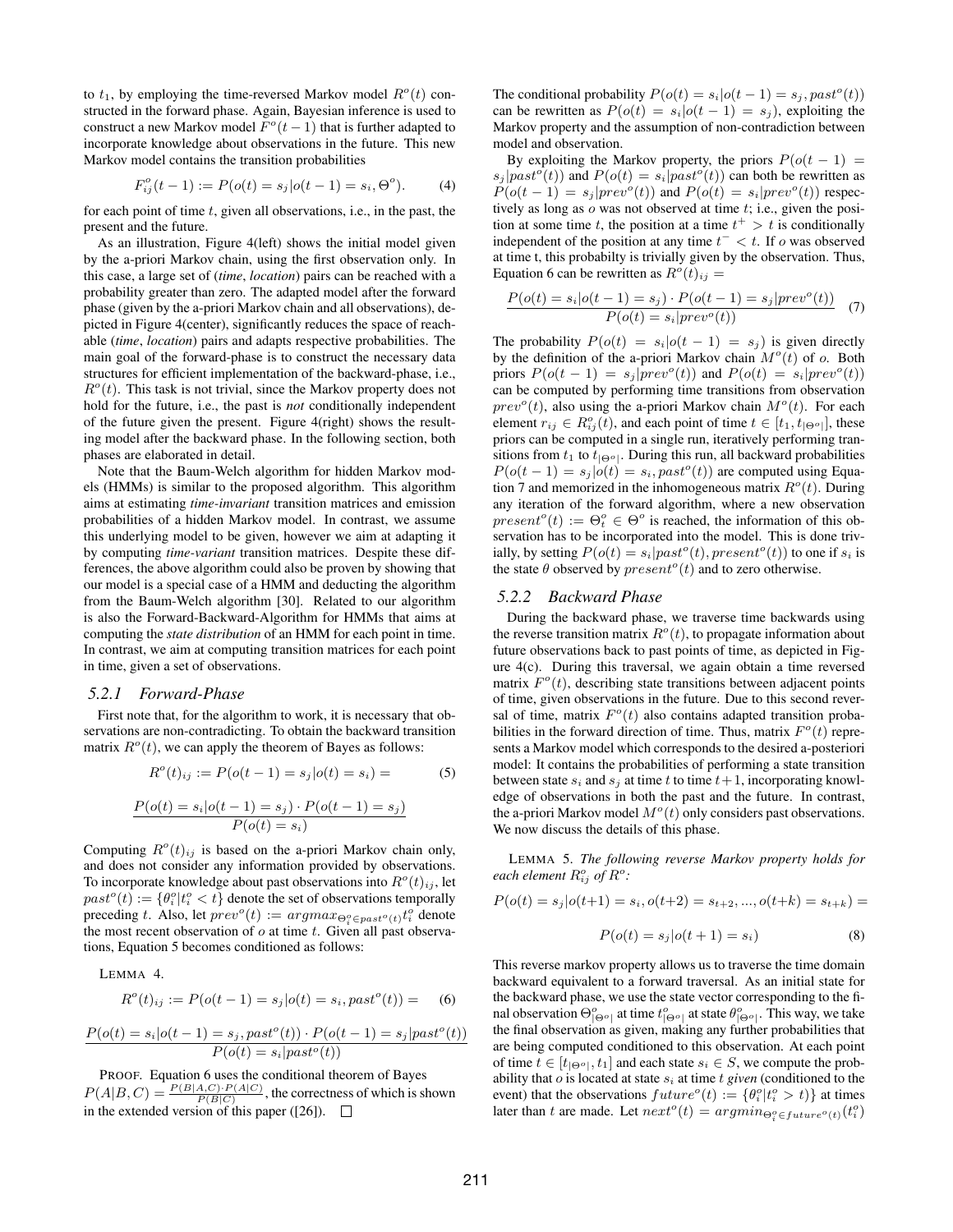denote the soonest observation of o after time t. To obtain  $F^o(t)$ , we once again exploit the theorem of Bayes:

$$
F_{ij}^{o}(t) := P(o(t+1) = s_j | o(t) = s_i, \Theta^o) =
$$

$$
\frac{P(o(t) = s_i|o(t+1) = s_j, \Theta^o) \cdot P(o(t+1) = s_j|\Theta^o)}{P(o(t) = s_i|\Theta^o)}
$$
(9)

By exploiting the reverse Markov property (c.f. Equation 8), we can rewrite  $P(o(t) = s_i | o(t + 1) = s_j, \Theta^o) = P(o(t) = s_i | o(t + 1)$  $1) = s_j, past(t + 1)$  which is given by matrix  $R<sup>o</sup>(t)$ . Both priors  $P(o(t + 1) = s_i | \Theta^o)$  and  $P(o(t) = s_i | \Theta^o)$  can be computed in the following way inductively. Given that we compute  $P(o(t) = s_i | past(t), present(t))$  during the forward phase, the last transition of the forward phase yields  $P(o(t_{end}) = s_i | \Theta^o)$ . The remaining probabilities  $P(o(t_k) = s_i | \Theta^o)$  can be computed by employing the Markov transitions in backward direction with matrix  $R(t)$ .

#### *5.2.3 Sampling Process*

| <b>Algorithm 2</b> AdaptTransitionMatrices( $o$ ) |                                                                                                   |
|---------------------------------------------------|---------------------------------------------------------------------------------------------------|
|                                                   | 1: {Forward-Phase}                                                                                |
|                                                   | 2: $\vec{s}^{\circ}(t_1^o) = \theta_1^o$                                                          |
|                                                   | 3: for $t = t_1^o + 1$ ; $t \leq t_{ \Theta^o }^o$ ; $t++$ do                                     |
|                                                   | 4: $X'(t) = M^o(t-1)^T \cdot diag(\bar{s}^o(t-1))$                                                |
|                                                   | 5: $\forall i \in \{1 \dots  \mathcal{S} \} : \bar{s}^{\circ}(t)_i = \sum_{i=1}^{ S } X'_{ij}(t)$ |
|                                                   | 6: $\forall i, j \in \{1 \dots  \mathcal{S} \} : R^o(t)_{ij} = \frac{X'_{ij}(t)}{\vec{s}^{o}(t)}$ |
|                                                   | 7: if $t \in \Theta$ <sup>o</sup> then                                                            |
| 8:                                                | $\vec{s}^{\circ}(t) = \theta^{\circ}_t$ {Incorporate observation}                                 |
| 9:                                                | end if                                                                                            |
|                                                   | $10:$ end for                                                                                     |
| 11:                                               | {Backward-Phase}                                                                                  |
|                                                   | 12: for $t = t_{ \Theta^o }^o - 1$ ; $t \geq t_1^o$ ; $t$ -- do                                   |
| 13:                                               | $X'(t) = R^{o}(t+1)^{T} \cdot diag(\bar{s}^{o}(t+1))$                                             |
|                                                   | 14: $\forall i \in \{1 \mathcal{S} \} : \vec{s}^{\circ}(t)_i = \sum_{j=1}^{ S } X'_{ij}(t)$       |
|                                                   | 15: $\forall i, j \in \{1 \dots  \mathcal{S} \} : F^o(t)_{ij} = \frac{X'_{ij}(t)}{\pi o(t)}$      |
|                                                   | $16:$ end for                                                                                     |
|                                                   | 17: return $Fo$                                                                                   |

Algorithm 2 summarizes the construction of the transition model for a given object o. In the forward phase, the new distribution vector  $\bar{s}^{\circ}(t)$  of o at time t and backward probability matrix  $R^{\circ}(t)$  at time t can be efficiently derived from the temporary matrix  $X'(t)$ , computed in Line 4. The equation is equivalent to a simple transition at time  $t$ , except that the state vector is converted to a diagonal matrix first. This trick allows to obtain a matrix describing the joint distribution of the position of  $o$  at time  $t - 1$  and t. Formally, each entry  $X'(t)_{i,j}$  corresponds to the probability  $P(o(t-1) = s_j \wedge o(t) = s_i | past^o(t))$  which is equivalent to the *numerator* of Equation 6.<sup>6</sup> To obtain the denominator of Eq. 6 we first compute the row-wise sum of  $X'(t)$  in Line 5. The resulting vector directly corresponds to  $\bar{s}^{\circ}(t)$ , since for any matrix A and vector x it holds that  $A \cdot x = rowsum(A \cdot diag(x))$ . By employing this rowsum operation, only one matrix multiplication is required for computing  $R^o(t)$  and  $\vec{s}^o(t)$ .

Next, the elements of the temporary matrix  $X'(t)$  and the elements of  $\bar{s}^{\circ}(t)$  are normalized in Equation 6, as shown in Line 6 of the algorithm.

Finally, possible observations at time  $t$  are integrated in Line 8. In Lines 12 to 15, the same procedure is followed in time-reversed direction, using the backward transition matrix  $R<sup>o</sup>(t)$  to compute the a-posteriori matrix  $F^o(t)$ .

The overall complexity of this algorithm is  $O(|T| \cdot |\mathcal{S}|^2)$ . The initial matrix multiplication requires  $|\mathcal{S}|^2$  multiplications. While the complexity of a matrix multiplication is in  $O(|\mathcal{S}|^3)$ , the multiplication of a matrix with a diagonal matrix, i.e.,  $M^T \cdot s$  can be rewritten as  $M_i^T \cdot s_{ii}$ , which is actually a multiplication of a vector with a scalar, resulting in an overall complexity of  $O(|S|^2)$ . Rediagonalization needs  $|S|^2$  additions as well, such as re-normalizing the transition matrix, yielding  $3 \cdot |T| \cdot |\mathcal{S}|^2$  for the forward phase. The backward phase has the same complexity as the forward phase, leading to an overall complexity of  $O(|T| \cdot |\mathcal{S}|^2)$ .

Once the transition matrices  $F^{\circ}(t)$  for each point of time t have been computed, the actual sampling process is simple: For each object o, each sampling iteration starts at the initial position  $\theta_1^o$  at time  $t_1^o$ . Then, random transitions are performed, using  $F^o(t)$  until the final observation of  $o$  is reached. Doing this for each object  $o \in \mathcal{D}$ , yields a (certain) trajectory database, on which exact NNqueries can be answered using previous work. Since the event that an object  $o$  is a  $\forall NN$  ( $\exists NN$ ) of  $q$  is a binomial distributed random variable, we can use methods from statistics, such as the Hoeffding's inequality ([29]) to give a bound of the estimation error, for a given number of samples.

#### 6. SPATIAL PRUNING

Pruning objects in probabilistic NN search can be achieved by employing appropriate index structures available for querying uncertain spatio-temporal data. In this work, we use the *UST-tree* [25]. In this section, we briefly summarize the index and show how it can be employed to efficiently prune irrelevant database objects, identify result candidates, and find influence objects that might affect the ∀NN probability of a candidate object.

The UST-Tree. Given an uncertain spatio-temporal object o, the main idea of the UST-tree is to conservatively approximate the set of possible (*location*, *time*) pairs that o could have possibly visited, given its observations  $\Theta$ <sup>o</sup>. In a first approximation step, these (*location*, *time*) pairs, as well as the possible (*location*, *time*) pairs defined by  $\Theta_i^o$  and  $\Theta_{i+1}^o$  are minimally bounded by rectangles. Such a rectangle, for observations  $\Theta_i^o$  and  $\Theta_{i+1}^o$  is defined by the time interval  $[t_i^o, t_{i+1}^o]$ , as well as the minimal and maximal longitude and latitude values of all reachable states.

EXAMPLE 2. *Consider Figure 5, where four objects objects* A*,* B*,* C *and* D *are given by three observations at time* 0*,* 5 *and* 10*. For each object, the set of possible states in the corresponding time intervals* [0, 5] *and* [5, 10] *is approximated by two minimum bounding rectangles. For illustration, the set of possible states at each point of time is also depicted by dashed rectangles.*

The UST-tree indexes the resulting rectangles using an  $R^*$ -tree ([31]). We now discuss how such an index structure can be used for the evaluation of P∀NNQ and P∃NNQ queries.

Pruning candidates of P∀NNQ queries. For a P∀NNQ query, an object must have a non-zero probability of being the closest object to  $q$ , for all timestamps in the query interval. As a consequence, to find candidate objects for the P∀NNQ query, we have to consider for all objects  $o \in \mathcal{D}$  whether for each  $t \in q$ . T there does not exist an object  $o' \in \mathcal{D}$  such that  $d_{min}(o(t), q(t)) > d_{max}(o'(t), q(t))$ . Here,  $d_{min}(o(t), q(t))$   $(d_{max}(o(t), q(t)))$  denotes the minimum (maximum) distance between the possible states of  $o(t)$  and  $q(t)$ . Thus, the set of candidates  $C_{\forall}(q)$  of a P $\forall NNQ$  is defined as  $C_{\forall}(q)$  =

<sup>&</sup>lt;sup>6</sup>The proof for this transformation  $P(A \cap B|C) = P(A|C)$ .  $P(B|A, C)$  can be derived analogously to Lemma 4.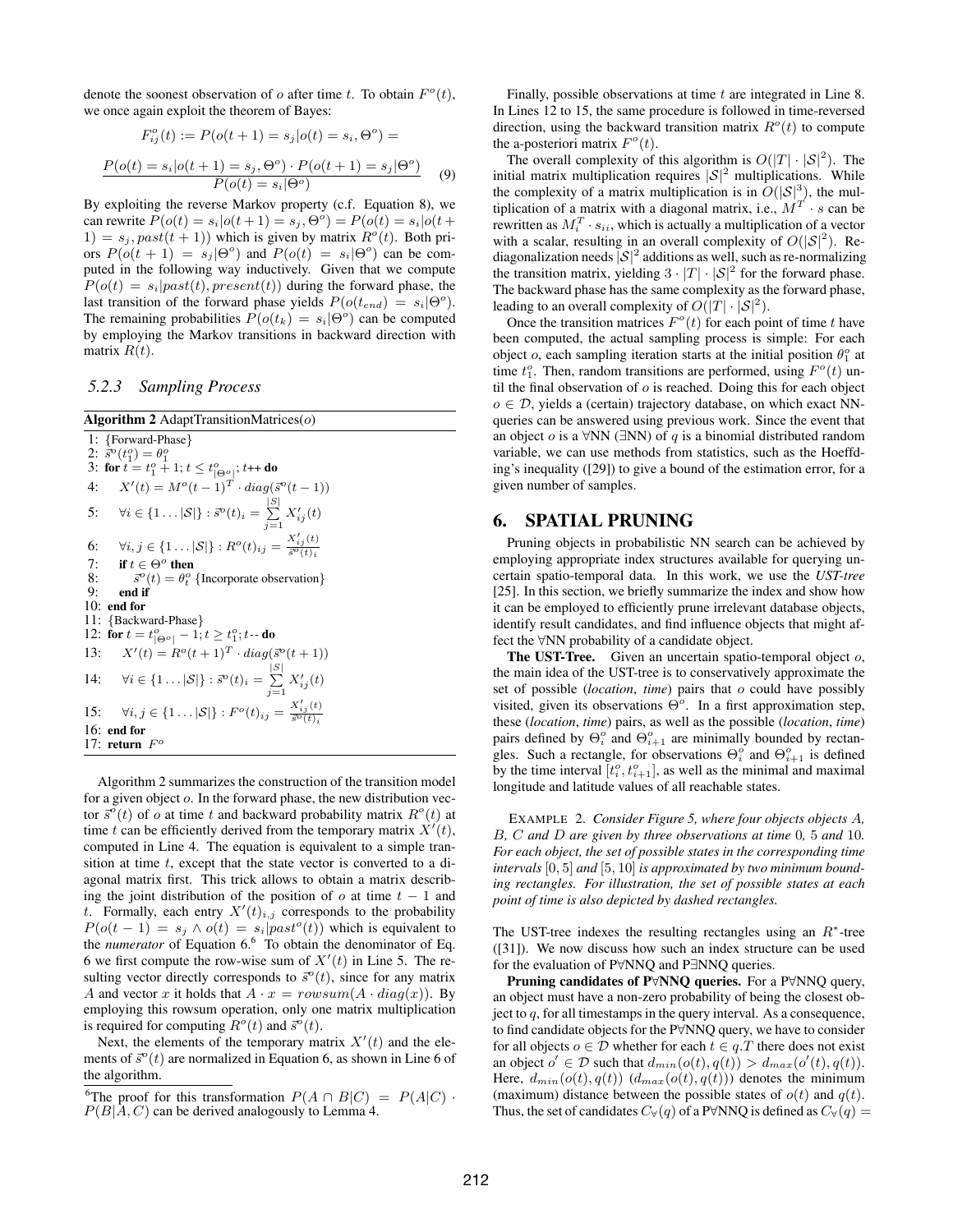

Figure 5: Spatio-Temporal Pruning Example.

 $\{o \in \mathcal{D} | \forall t \in q.T : d_{min}(o(t), q(t)) \leq min_{o' \in \mathcal{D}} d_{max}(o'(t), q(t))\}$ 

Applying spatial pruning on the leaf level of the UST-tree, we have to apply the  $d_{min}$  and  $d_{max}$  distance computations on the minimum bounding rectangles on the leaf level in consideration of the time intervals associated with these leaf entries. In our example, given the query point q with  $qT = [2, 8]$ , only object A is a candidate, since  $d_{min}(q(t), A(t)) \leq d_{max}(q(t), o(t))$  for all  $o \in \mathcal{D}$ in the time intervals  $[0,5]$  and  $[5,10]$ , both together covering  $q.T$ . Objects  $B, C$  and  $D$  can be safely pruned.

It is important to note that pruned objects, i.e., objects not contained in  $C_{\forall}(q)$  may still affect the  $\forall NN$  probability of other objects and even may prune other objects. For example, though object B is not a candidate, it affects the ∀NN probability of all other objects and contributes to prune possible worlds of object A, because  $d_{max}(q(t), A(t)) > d_{min}(q(t), B(t))$   $\forall t \in [5, 10]$ . All objects having at at least one timestamp  $t \in q$ . T a non-zero probability being the NN of  $q$  may influence the  $\forall NN$  probability of other objects. Since we need these objects for the verification step of both the exact and the sampling algorithms, we have to maintain them in an additional list  $I_{\forall}(q) =$ 

$$
\{o \in \mathcal{D} | \exists t \in T : d_{min}(o(t), q(t)) \leq min_{o' \in \mathcal{D}} d_{max}(o'(t), q(t))\}
$$

To perform spatial pruning at the non-leaf level of the UST-tree, we can analogously apply  $d_{min}$  and  $d_{max}$  on the MBRs of the non-leaf level.

Pruning for the P∃NNQ query. Pruning for the P∃NNQ query is very similar to that for the P∀NNQ query. However, we have to consider that an object being the nearest neighbor for a single point in time is already a valid query result. Therefore, no distinction is made between *candidate*s and *influence object*s. Every pruner can be a valid result of the P∃NNQ query, such that each object with a  $d_{min}$  smaller than the pruning distance has to be refined. The remaining procedure of the P∃NNQ-algorithm is equivalent to P∀NNQ-pruning.

## 7. EXPERIMENTAL EVALUATION

Setup Our experimental evaluation focuses on the efficiency and effectiveness of P∀NNQ, P∃NNQ and PCNNQ queries. Due to the high runtime complexity of the exact solutions we will focus on the approximation techniques. We conducted a set of experiments to verify both the effectiveness and efficiency of the proposed solutions, using a desktop computer having an Intel i7-870 CPU at 2.93 GHz and 8GB of RAM. All algorithms were implemented in C++ and integrated into the UST framework. This framework and a video illustrating the datasets can be found on the project page<sup>7</sup>.

Artificial Data. Artificial data for our experiments was created in three steps: state space generation, transition matrix construction and object creation. First, the data generator constructs a twodimensional Euclidean *state space*, consisting of N states. Each of these states is drawn uniformly from the  $[0, 1]^2$  square. In order to construct a transition matrix, we derive a graph by introducing edges between any point  $p$  and its neighbors having a distance less than  $r = \sqrt{\frac{b}{n * \pi}}$  with b denoting the average branching factor of the underlying network. This parameter ensures that the degree of a node does not depend on the number of states in the network. Each edge in the resulting network represents a non-zero entry in the transition matrix. The transition probability of this entry is indirectly proportional to the distance between the two vertices.

To create observations of an object o, we sample a sequence of states and compute the shortest paths between them, modeling the motion of o during its whole lifetime (which we set to 100 steps by default). To add uncertainty to the resulting path, every  $l^{\bar{t}h}$ node,  $l = i * v$ ,  $v \in [0, 1]$ , of this trajectory is used as an observed state. i denotes the time between consecutive observations and  $v$  denotes a lag parameter describing the extra time that  $o$  requires due to deviation from the shortest path; the smaller  $v$ , the more lag is introduced to  $o$ 's motion. The resulting uncertain trajectories were distributed over the database time horizon (default: 1000 timestamps) and indexed by a UST-tree [25]. As a pruning step for query evaluation, we employed the UST-tree's MBR filtering approach described in Section 6. Our experiments concentrate on evaluating nearest neighbor queries given a certain query state. These states were uniformly drawn from the underlying state space.

Real Data. We also generated a data set from a set of GPS trajectories of taxis in the city of Beijing [32] using map matching. First, trajectories from the dataset below a given gps-frequency were filtered out since these trajectories are not fine-granular enough to provide useful information during the training step. The remaining trajectories were interpolated to obtain measurements with a frequency of 1Hz. These trajectories where then map matched to a reduced Beijing-graph obtained from OpenStreetMap (OSM). Due to the sparsity of data, we assume that a-priori, all objects utilize the same Markov model  $M$ . The time domain is discretized to one tic every 10 seconds. From the map matched trajectories, the transition matrix was extracted by aggregating the turning probabilities at crossroads. OSM-nodes with no hits in the underlying training data where filtered out. The state space was then formed by the remaining nodes of the OSM graph, all in all 68902 states. Certain trajectories of cars where taken directly from the map matched trajectories, but in order to ensure comparability to the artificial data have been capped at a length of 100 tics and distributed in the database horizon. The certain trajectories where then made uncertain by taking every l-th gps measurement as an observation; the discarded gps measurements serve as ground truth for effectiveness experiments. For the real data experiment varying the number of objects, we set  $l = 8$ .

# 7.1 Evaluation: P∀NNQ and P∃NNQ

For performance analysis, the sampling approach (Section 5) is divided into two phases. In the first phase the trajectory sampler

<sup>&</sup>lt;sup>7</sup>http://www.dbs.ifi.lmu.de/cms/Publications/UncertainSpatioTemporal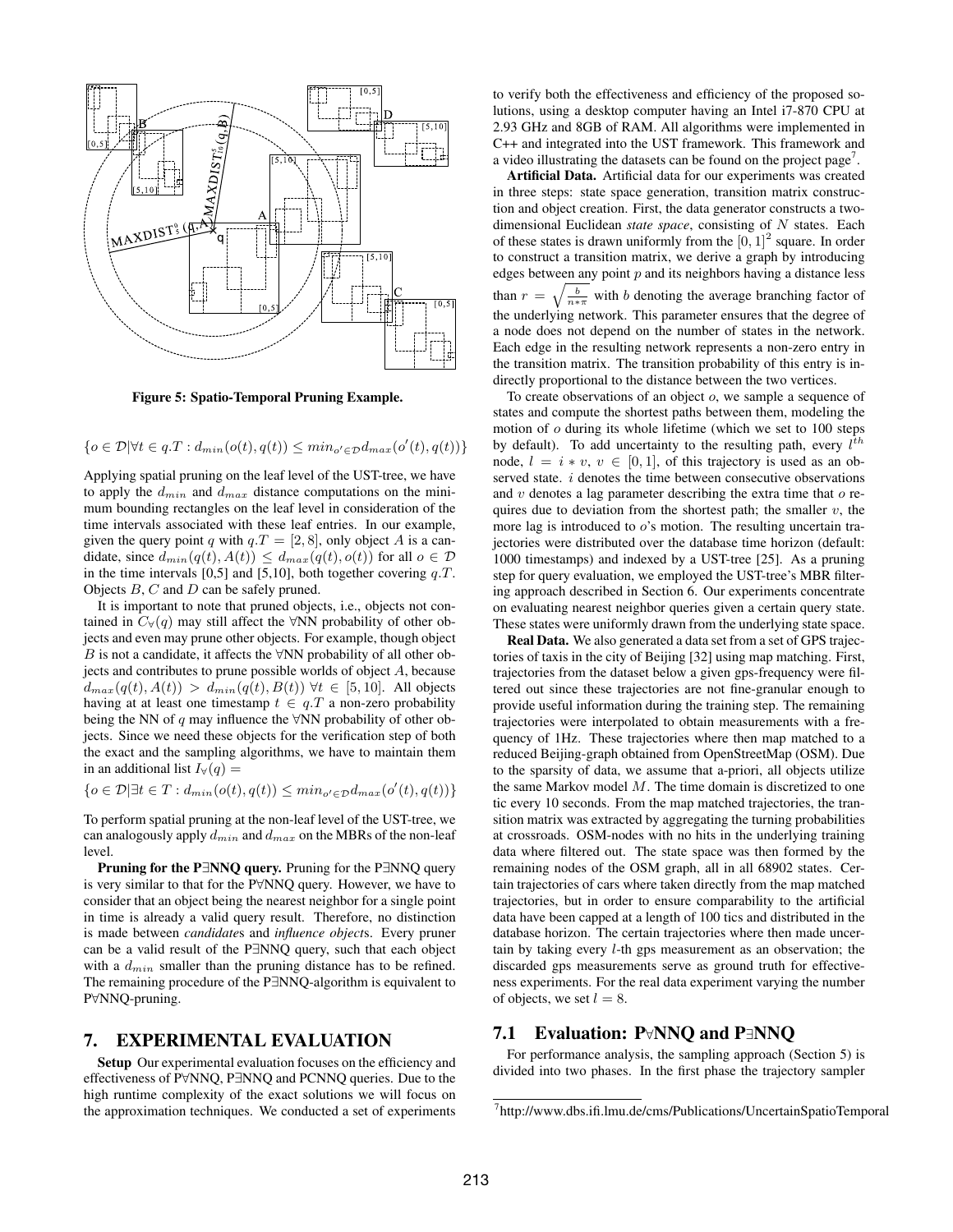



(*TS*) is initialized (the adapted transition matrices are computed according to Algorithm 2). This phase can be performed once and used for all queries. In the second phase, the actual sampling of 10k trajectories (per object) for the approximate P∀NNQ (FA) and P∃NNQ (EX) queries is performed.

In our default setting during efficiency analysis on the artificial dataset we set the number of objects  $|\mathcal{D}| = 10k$ , the number of states  $N = |\mathcal{S}| = 100k$ , average branching factor of the synthetic graph  $b = 8$ , probability threshold  $\tau = 0$  and the length of the query interval  $|T| = 10$ . These parameters lead to a total of  $110k$ observations (11 per object) and 100k diamonds for the UST-index.

Varying  $N$ . In the first experiment (Figure 6) we investigate the effect of an increasing state space size  $N$ , while keeping a constant average branching factor of network nodes. This effect corresponds to expanding the underlying state space, e.g., from a single country to a whole continent. In Figure 6 (left) we can see that increasing  $N$  leads to a sublinear increase in the run-time of the sampling approaches. This effect can be mostly explained by two aspects. First, the size of the a-priori model increases linearly with  $N$ , since the number of non-zero elements of the sparse matrix  $M$  increases linearly with N. This leads to an increase of the time complexity of matrix operations, and therefore makes adapting transition matrices more costly. At the same time, the number of candidates  $|C(t)|$  and influence objects  $|I(t)|$  (see Section 6) decreases significantly as seen in Figure 6 (right) because the degree of intersection between objects decreases with a higher number of states, making pruning more effective, and therefore reducing the actual cost for sampling. and the matter of  $\frac{1}{2}$  ( $\frac{1}{2}$  and  $\frac{1}{2}$  and  $\frac{1}{2}$  and  $\frac{1}{2}$  and  $\frac{1}{2}$  and  $\frac{1}{2}$  and  $\frac{1}{2}$  and  $\frac{1}{2}$  and  $\frac{1}{2}$  and  $\frac{1}{2}$  and  $\frac{1}{2}$  and  $\frac{1}{2}$  and  $\frac{1}{2}$  and  $\frac{1}{2}$ 

The runtime difference among sampling the P∀NNQ and P∃NNQ query diminishes with increasing  $N$  because the size of the result set of the P∀NNQ increases with N while P∃NNQ produces less results with increasing N. The P∃NNQ runtime is also higher than the P∀NNQ runtime because for the P∃NNQ query not only candidate objects are possible results, but also influence objects.

**Varying**  $b$ . Figure 7 evaluates the branching factor  $b$ , i.e., the average degree of each network node. As expected, Figure 7 (left) shows that an increasing branching factor yields a higher run-time of all approaches due to a higher number of non-zero values in vectors and matrices, making computations more costly. Furthermore, in our setting, a larger branching factor also increases the number of influence objects, as shown in Figure 7 (right).

**Varying**  $|\mathcal{D}|$ . The number of objects (Figure 8) leads to a decreasing performance as well. The more objects stored in a database with the same underlying motion model, the more candidates and influence objects are found during the filter step. This leads to an increasing number of probability calculations during refinement,





Figure 10: Efficiency of Sampling without Model Adaption.



Figure 11: Effectiveness of Sampling, P∀NN and P∃NN

Real Dataset. We conducted additional experiments to evaluate P∀NNQ and P∃NNQ queries on the taxi dataset (Figure 9). The underlying state space consisting of 68902 states is a bit smaller than the default synthetic dataset. Based on this dataset, we ran an experiment varying the number of objects between 1000 and 20000. The smaller size of the state space leads to a higher objects density, leading to a larger number of candidates and influence objects than the corresponding experiment on the artificial dataset. Additionally, the non-uniform distribution of taxis in the city is more dense close to the city center, making queries in this area more costly due to the higher number of candidates and pruners. Further note that in the real dataset, the motion patterns of objects are more diverse than on the synthetic data. There are taxis standing still, and taxis moving quite fast. Standing taxis have a larger area of uncertainty between observations, such that these objects reduce the performance of query evaluation.

Sampling Efficiency. In the next experiment we evaluate the overhead of the traditional sampling approach (using the a-priori Markov model only) compared to the approach presented in Section 5 which uses the a-posteriori model again based on the artificial dataset. The first, traditional approach (TS1) discards any trajectory not visiting all observations. As discussed in Section 5.1, the expected number of attempts required to draw one sample that hits all observations increases exponentially in the number of observations. This increase is shown in Figure 10, where the expected number of samples is depicted with respect to the number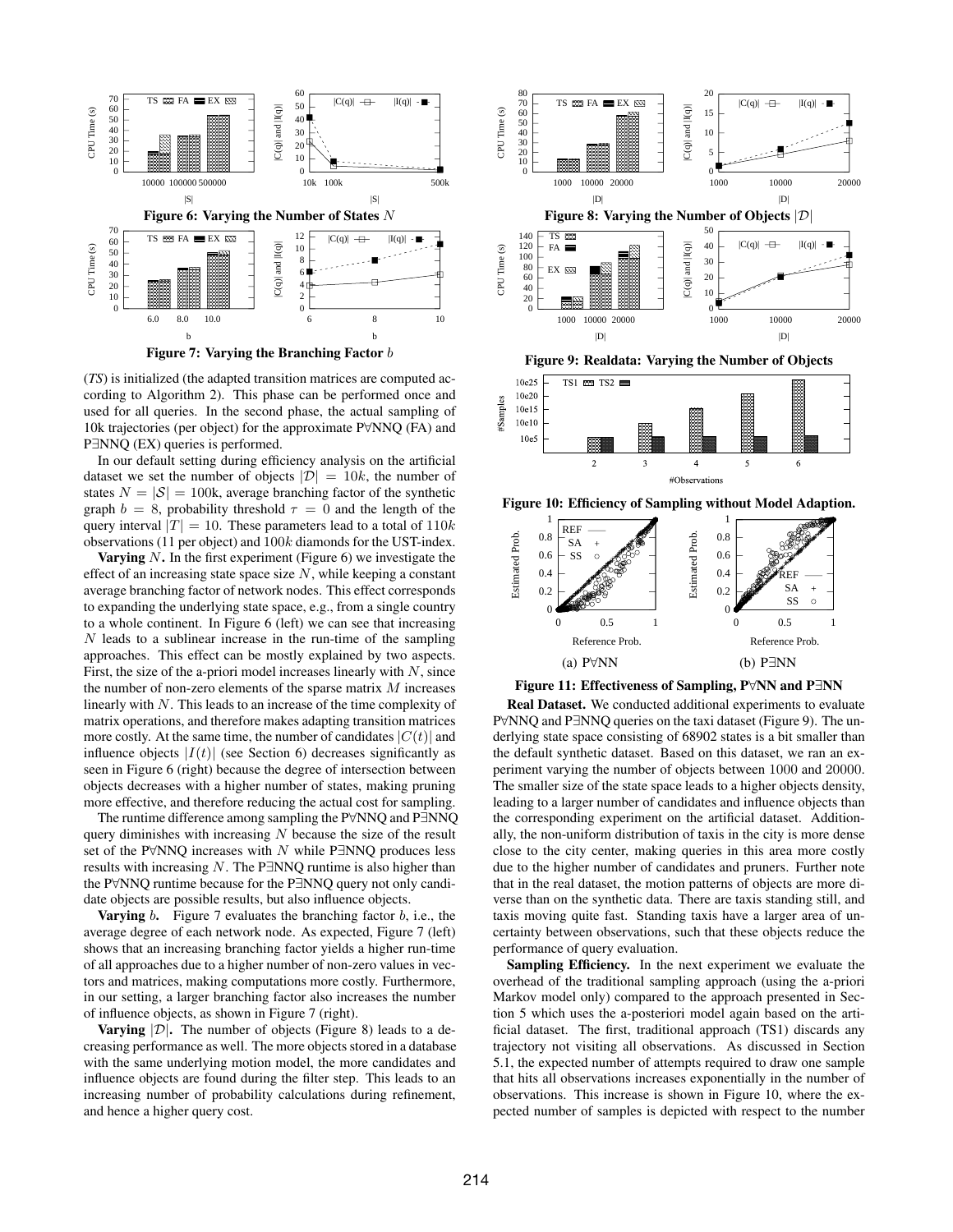

Figure 12: Realdata: Effectiveness of the Model Adaption

of observations. This approach can be improved, by segment-wise sampling between observations (TS2). Once the first observation is hit, the corresponding trajectory is memorized, and further samples from the current observation are drawn until the next observation is hit. The number of trajectories required to be drawn in order to obtain one possible trajectory, i.e., the trajectory hits all observations, is linear to the number of observations when using this approach. We note in Figure 10, that in either approach at least 100k samples are required even in the case of having only two observations. In contrast using the approach presented in Section 5, the number of trajectories that need to be sampled, in order to obtain a trajectory that hits all observations, is always *one*.

Sampling Precision and Effectiveness. Next, we evaluate the precision of our approximate P∀NNQ and P∃NNQ query and an aspect of a competitor approach [19]. The latter approach has been tailored for *reverse* NN queries, but can easily be adapted to NN query processing. Essentially, this approach performs a snapshot query  $P\forall NNQ(q, \mathcal{D}, \{t\}, \tau)$  for each  $t \in T$ .  $P\forall NN(o, q, \mathcal{D}, T)$ is estimated by  $\prod_{t \in T} P \forall NN(o, q, \mathcal{D}, \{t\})$ .  $P \exists NN(o, q, \mathcal{D}, T)$ can be approximated by  $1 - \prod_{t \in T} (1 - P \exists NN(o, q, \mathcal{D}, \{t\}))$ . The scatterplot in Figure 11 (right) illustrates a set of P∀NN probabilties on synthetic data ( $v = 0.2$ ,  $|T| = 5$ ). For each experiment, we estimate probabilities by our sampling approach (SA) (Section 5) with  $(10<sup>4</sup>)$  samples and by the adapted approach of [19] (SS). We approximated the exact approach (REF) by drawing a very high  $(10^6)$  number of samples.

We model each case as a  $(x,y)$  point, where x models the reference (REF) and y the estimated probability (SA or SS). For (REF) the results always lie on the diagonal identity function depicted by a straight line. Probabilities of SA are very close to the diagonal, showing that our sampling solution tightly approximates the results of the exact P∀NNQ query. Concerning the snapshot approach, a strong bias towards underestimating probabilities can be observed for the P∀NNQ query. The snapshot-based P∃NNQ-query overestimates the results. This bias is a result of treating points of time mutually independent. In reality, the position at time  $t$  must be in vicinity of the position at time  $t - 1$ , due to maximum speed constraints. This positive correlation in space directly leads to a nearest neighbor correlation: If o is close to q at time  $t - 1$ , then o is likely close to q at time t. And clearly, if  $\sigma$  is more likely to be close to q at time t, then  $\sigma$  is more likely to be the NN of q at time t. This correlation is ignored by snapshot approaches. It can be seen that the systematic error of [19] is quite significant. 3 and Extra time interval of 20 tics (5 minutes). The mean error has been distinguished contents (5 minutes). This approach can be improved by estimative interval of observations in the mean error of the Most can be inter

The number of samples required to obtain an accurate approximation of the probability of a binomial distributed random event such as the event that *o* is the NN of q for each time  $t \in T$  has been studied extensively in statistics [29]. Thus the required number of samples is not explicitly evaluated here.

Effectiveness of the Forward-Backward Model. We tested the effectiveness of the forward-backward model adaption in comparison to other approaches on the real dataset with a time interval between observations of 100 seconds. Figure 12 shows the mean error of these approaches, computed during each point of time, evaluated



Figure 13: PCNN: Varying the Number of Objects

computed in leave-one-out manner, i.e. trajectories for computing the error have not been used to train the model in order to avoid overfitting. The figure visualizes the error of the a-priori model (NO) considering only the first observation, the model adapted by the forward phase only (F) and the forward-backward-adapted apriori-model (FB) from this paper. We further implemented two additional approaches. The uniform approach (U), a competitor corresponding to [13, 16], discards all probability information of FB and, due to a lack of better knowledge, assumes all reachable states at a given time to have a uniform probability. The difference to the cylinders and beads approximation models presented in [13, 16] is that these models use conservative approximations that may include some (time, state) pairs actually having a zero probability for an object to be located at. Thus, our U approach is at least as good as the cylinders and beads approximation models in terms of effectiveness, regardless of the approximation type used. The approach FBU is equivalent to FB, however turning probabilities in the transition matrix are equally distributed instead of learning the exact transition probabilities from the underlying map data. First note that the approach not incorporating any observations (NO), yields significant errors compared to the remaining approaches. Clearly, observations can reduce errors and uncertainty during query evaluation. The forward-only approach (F) reduces this error, however the error is still high especially directly before an observation. This problem is solved by the forward-backward approach from this paper (FB). Note that even if the Markov chain is assumed to be uniformly distributed (FBU), the results are still good, but worse than with the actual learned probabilities (FB). This is good news, as it shows that even a non-optimally learned Markov chain can lead to useful results, however with a slightly higher error. This good performance comes from the fact that with a uniform transition distribution the diamond-shaped space of possible time-state pairs still has high probabilities in the center of the diamond, since trajectories near the center of the bead will have a higher likelihood than trajectories close to the beads boundary. This stands in contrast to the uniform approach (U) that models all states at the diamonds border to have the same probabilities as the states in the diamonds center; explaining why U performs worse than FBU. To conclude, combining observations with a sufficiently accurate transition matrix can produce the most accurate results.

## 7.2 Continuous Queries

In our experimental evaluation on continuous queries we compare the runtime and the size of the (unprocessed) result set for various database sizes and values of the threshold  $\tau$  (default  $\tau = 0.5$ ) using artificial data. After query evaluation, this result set can be further condensed, e.g. by removing all smaller sets of timestamps that are already implicitly contained in a larger set of timestamps.

Increasing the number of objects stored in the database leads to an increase in the time needed to compute the a-posteriori Markov model  $(TS)$  for each object (cf. Figure 13 (left)). This result is equivalent to the result for P∀NNQ queries, since a-posteriori models have to be computed for either query semantics. However, the time required to obtain a sufficient number of samples (*SA*) is